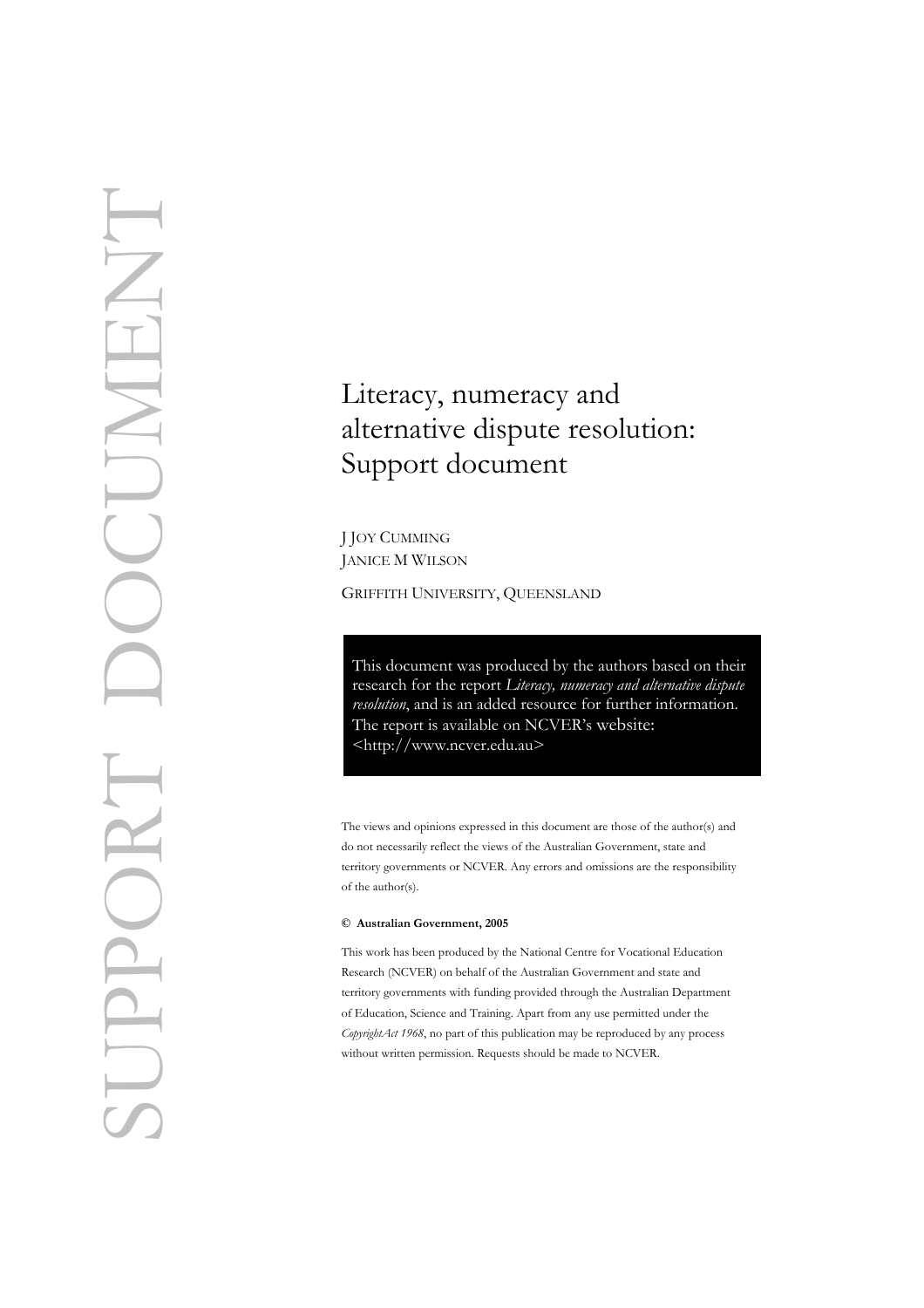## Contents

| Published statistics on mediation/alternative dispute resolution in Australian courts |
|---------------------------------------------------------------------------------------|
|                                                                                       |
|                                                                                       |
|                                                                                       |
| Letter and survey to individual alternative dispute resolution practitioners12        |
|                                                                                       |
| Letter and survey to alternative dispute resolution organisations17                   |
|                                                                                       |
| Individual alternative dispute resolution practitioner participants in the study22    |
|                                                                                       |
| Organisations involved in alternative dispute resolution in Australia included        |
|                                                                                       |
| Vignettes of mediations involving literacy, numeracy or language difficulties28       |
|                                                                                       |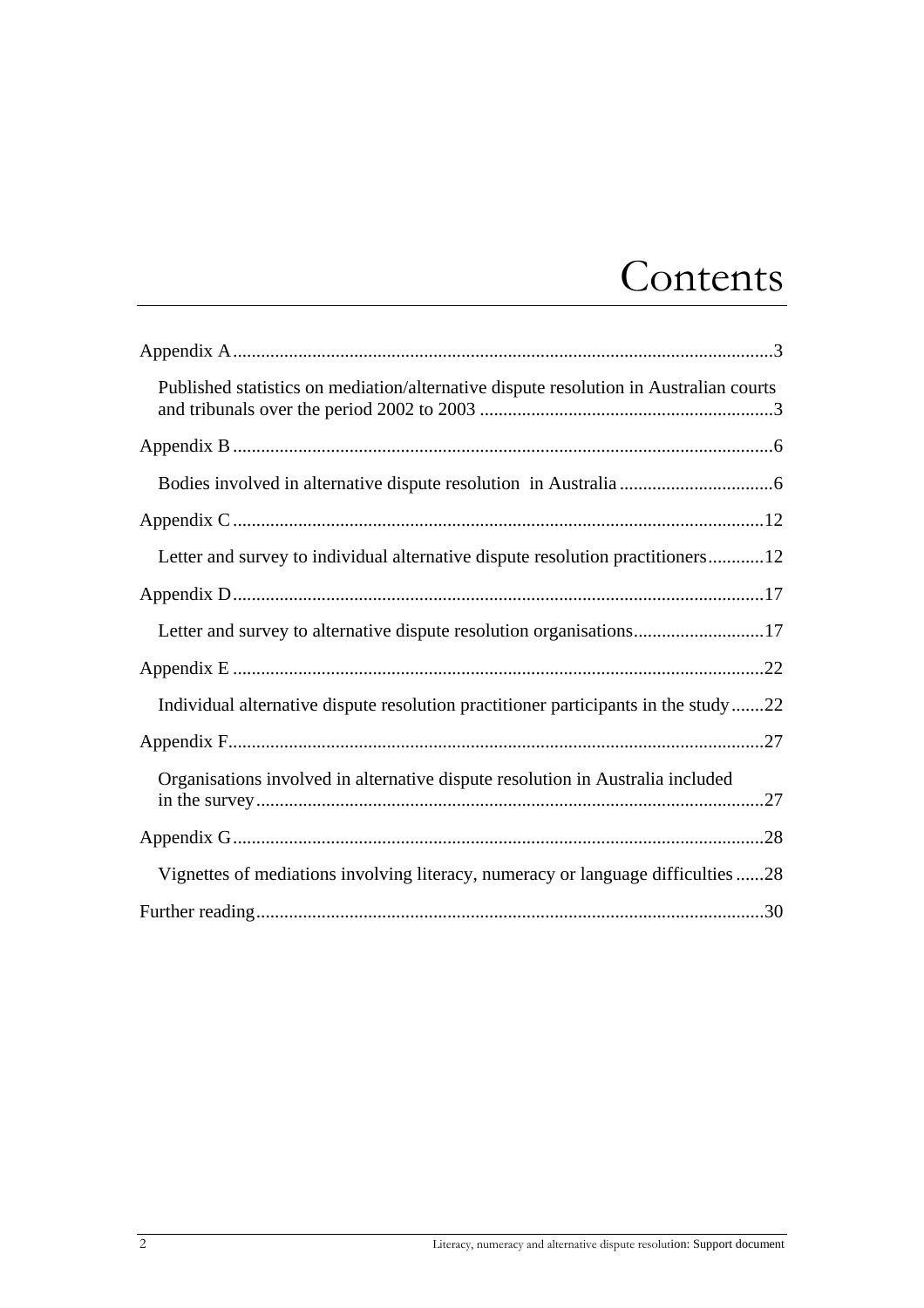## <span id="page-2-0"></span>Appendix A

## <span id="page-2-1"></span>Published statistics on mediation/alternative dispute resolution\* in Australian courts and tribunals over the period 2002 to 2003

| Court                                    | <b>Specific details</b>                                                   | Alternative dispute resolution<br>in 2002-2003                                                          |  |
|------------------------------------------|---------------------------------------------------------------------------|---------------------------------------------------------------------------------------------------------|--|
| Federal                                  |                                                                           |                                                                                                         |  |
| <b>Administrative Appeals</b>            | General and Veterans' Affairs                                             | 50                                                                                                      |  |
| Tribunal                                 | <b>Taxation Division</b>                                                  | 1                                                                                                       |  |
| <b>Federal Court of</b><br>Australia     |                                                                           | 270                                                                                                     |  |
| <b>Federal Magistrates</b><br>Service    | <b>Family Court Mediation Section</b>                                     | <b>Total ADR: 2755</b>                                                                                  |  |
|                                          | General federal law                                                       | <b>Total: 115</b><br>Trade practices: 55<br>Human rights: 39<br>Bankruptcy: 18<br>Administrative law: 3 |  |
| <b>National Native Title</b><br>Tribunal |                                                                           | 324 active claimant applications, including 23<br>new ones during 2002-03.                              |  |
|                                          |                                                                           | 68% of mediations concluded within 6-month<br>period in 2002-03.                                        |  |
|                                          | Northern Territory                                                        | 22 current                                                                                              |  |
|                                          | Future act mediations                                                     | 60 lodged; 11 were resolved.                                                                            |  |
|                                          | Assistance to applicants through<br>mediation                             | 2500                                                                                                    |  |
|                                          | Number of mediation and status<br>reports                                 | <b>Total: 567</b><br><b>NSW: 54</b><br>NT: 25<br>QLD: 142<br>SA: 12<br><b>VIC: 10</b><br>WA: 324        |  |
| Queensland                               |                                                                           |                                                                                                         |  |
| Supreme Court                            | <b>Consent Orders to alternative</b><br>dispute resolution by the parties | <b>Total: 265</b><br>After notice of intention to refer: 19<br>Without notice: 246                      |  |
|                                          | Notice of intention to refer to                                           | Notice: 41                                                                                              |  |
|                                          | appraisal or mediation                                                    | Objections: 13                                                                                          |  |
|                                          |                                                                           | Matters reviewed after objection: 3                                                                     |  |
|                                          | Case appraisal orders                                                     | Orders referring to case appraisal:                                                                     |  |
|                                          |                                                                           | Total: 10<br>Consent: 7<br>No consent: 3                                                                |  |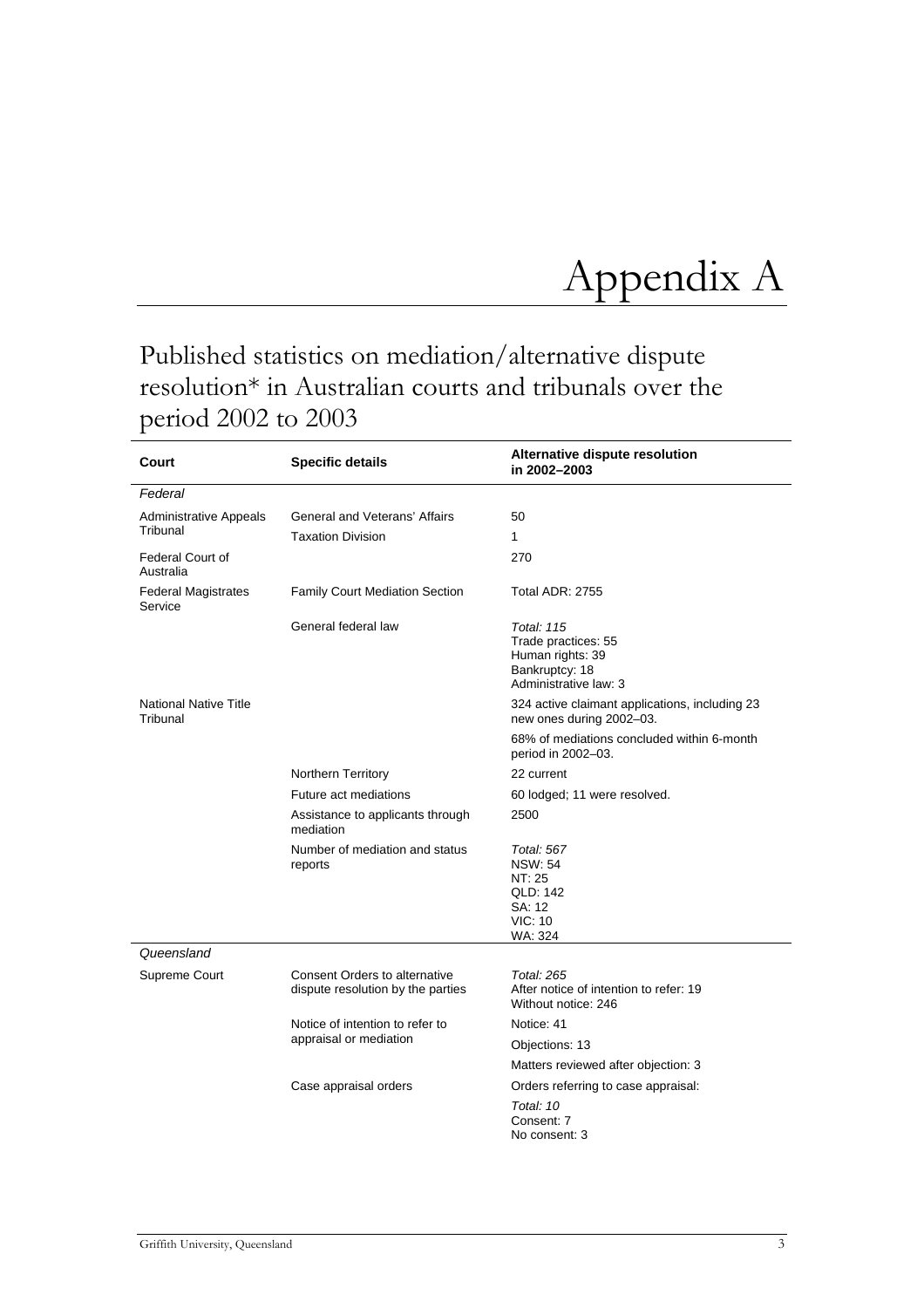| Court                                       | <b>Specific details</b>                                                                    | Alternative dispute resolution<br>in 2002-2003                                                                  |
|---------------------------------------------|--------------------------------------------------------------------------------------------|-----------------------------------------------------------------------------------------------------------------|
|                                             | Case appraisal outcomes                                                                    | Case appraisal certificates: 9                                                                                  |
|                                             |                                                                                            | Case appraisal election to proceed to trial: 1                                                                  |
|                                             |                                                                                            | Outcome of election to proceed to trial:<br>$\bullet$ worse: 0<br>$\bullet$ better: 0                           |
|                                             |                                                                                            | Settled after election but before judgment: 0                                                                   |
|                                             |                                                                                            | Remitted to District Court: 0                                                                                   |
|                                             | <b>Mediation orders</b>                                                                    | Orders referring to mediation:                                                                                  |
|                                             |                                                                                            | Total: 305<br>Consent: 258<br>No consent: 47                                                                    |
|                                             | <b>Mediation outcomes</b>                                                                  | Certified as settled: 314                                                                                       |
|                                             |                                                                                            | Certified as not settled: 150                                                                                   |
| <b>New South Wales</b>                      |                                                                                            |                                                                                                                 |
| Administrative<br><b>Decisions Tribunal</b> | Community services division                                                                | Total disposals: 3<br>• settled at mediation: 0<br>• settled after mediation: 2<br>• proceeded to hearing: 1    |
|                                             | <b>Equal Opportunity Division</b>                                                          | Total disposals: 53<br>• settled at mediation: 27<br>• settled after mediation: 20<br>• proceeded to hearing: 6 |
| Land and Environment<br>Court               |                                                                                            | 5 mediations in 2002                                                                                            |
| Victoria                                    |                                                                                            |                                                                                                                 |
| Victorian Civil and                         | Some individual statistics for                                                             | Overall success rate 64%                                                                                        |
| Administrative Tribunal                     | individual lists such as civil claims<br>list, credit list, domestic building list<br>etc. | No. of cases listed 2493:<br>• 71% proceeded to mediation<br>• 29% adjourned or cancelled                       |
|                                             | See annual report for more info.                                                           | Cases finalised prior to mediation (column 1)                                                                   |
|                                             |                                                                                            | Cases finalised at mediation (column 2)                                                                         |
|                                             |                                                                                            | Mediation success rate (%) (column 3)                                                                           |
|                                             |                                                                                            | Anti-discrimination list 18 111 70                                                                              |
|                                             |                                                                                            | Domestic building list 44 231 58                                                                                |
|                                             |                                                                                            | Planning and environment list 56 304 63                                                                         |
|                                             |                                                                                            | Retail tenancies list 27 80 66                                                                                  |
| County Court of Victoria                    |                                                                                            | • Medical division:<br>• settled at mediation: 44 (16.92%)<br>• less than 20% settled at mediation              |
| Supreme Court of<br>Victoria                |                                                                                            | 2 building cases list:                                                                                          |
| South Australia                             |                                                                                            | 2 settled at or following mediation                                                                             |
| <b>Courts Administration</b><br>Authority   |                                                                                            | No. of mediations: 187 (100%):<br>• resolved at mediation: 59%<br>• adjourned to mediation: 46 (25%)            |
| Magistrates' Court                          |                                                                                            | Mediations (Metropolitan Courts): 88 (3% of total<br>cases)                                                     |
|                                             |                                                                                            | Mediations (Country Courts): 1 (1% of total<br>cases)                                                           |
|                                             |                                                                                            | Pre-lodgement & pro bono mediations: 102 (72%)<br>settled)                                                      |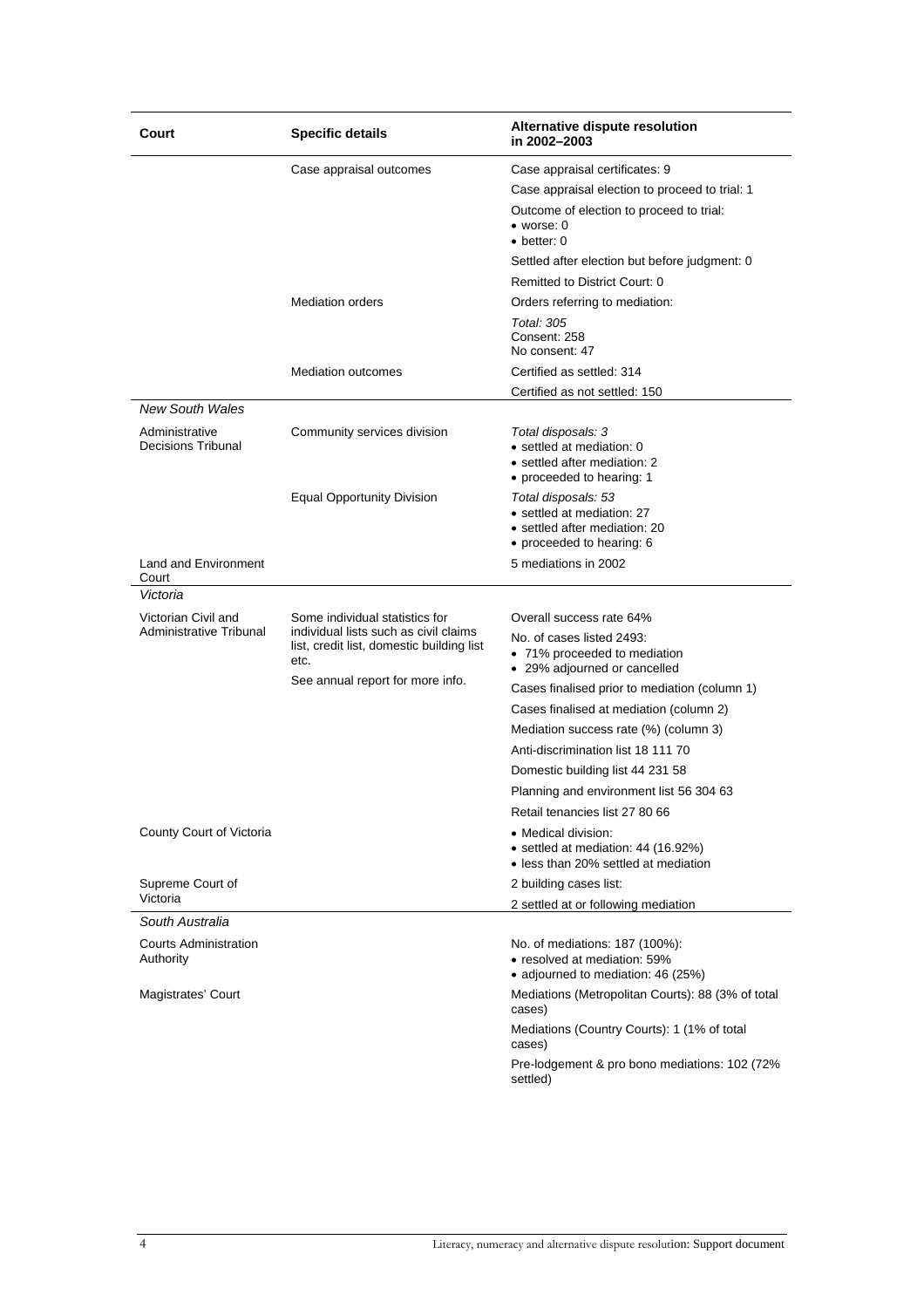| Court                                          | <b>Specific details</b> | Alternative dispute resolution<br>in 2002-2003                                                                                                                                                                                           |
|------------------------------------------------|-------------------------|------------------------------------------------------------------------------------------------------------------------------------------------------------------------------------------------------------------------------------------|
| <b>Australian Capital Territory</b>            |                         |                                                                                                                                                                                                                                          |
| Magistrates' Court, SC                         |                         | No statistics                                                                                                                                                                                                                            |
| Tasmania                                       |                         |                                                                                                                                                                                                                                          |
| <b>Tasmanian Supreme</b>                       |                         | Mediation conferences: 405 (62% settled)                                                                                                                                                                                                 |
| Court                                          |                         | Mediation conferences settled: 252                                                                                                                                                                                                       |
|                                                |                         | This consists of approximately:<br>• personal injuries MVA** 102<br>• personal injuries MVA settled 65<br>• personal injuries industrial 125<br>• personal injuries industrial settled 75<br>$\bullet$ other: 160<br>• other settled: 98 |
| Western Australia                              |                         |                                                                                                                                                                                                                                          |
| Department of Justice                          |                         | Protective mediation with 1830 victims (973 adult,<br>179 juvenile offenders).                                                                                                                                                           |
|                                                |                         | Reparative mediation cases: 132                                                                                                                                                                                                          |
| <b>Northern Territory</b>                      |                         |                                                                                                                                                                                                                                          |
| The Lands and Mining                           |                         | Mediation success rate: 60%                                                                                                                                                                                                              |
| Tribunal                                       |                         | Appeals settled at mediation: 14                                                                                                                                                                                                         |
| * Ostanbullin no benefitation mot in altraladi |                         |                                                                                                                                                                                                                                          |

\* Counselling, conciliation not included.

\*\* MVA = motor vehicle accident.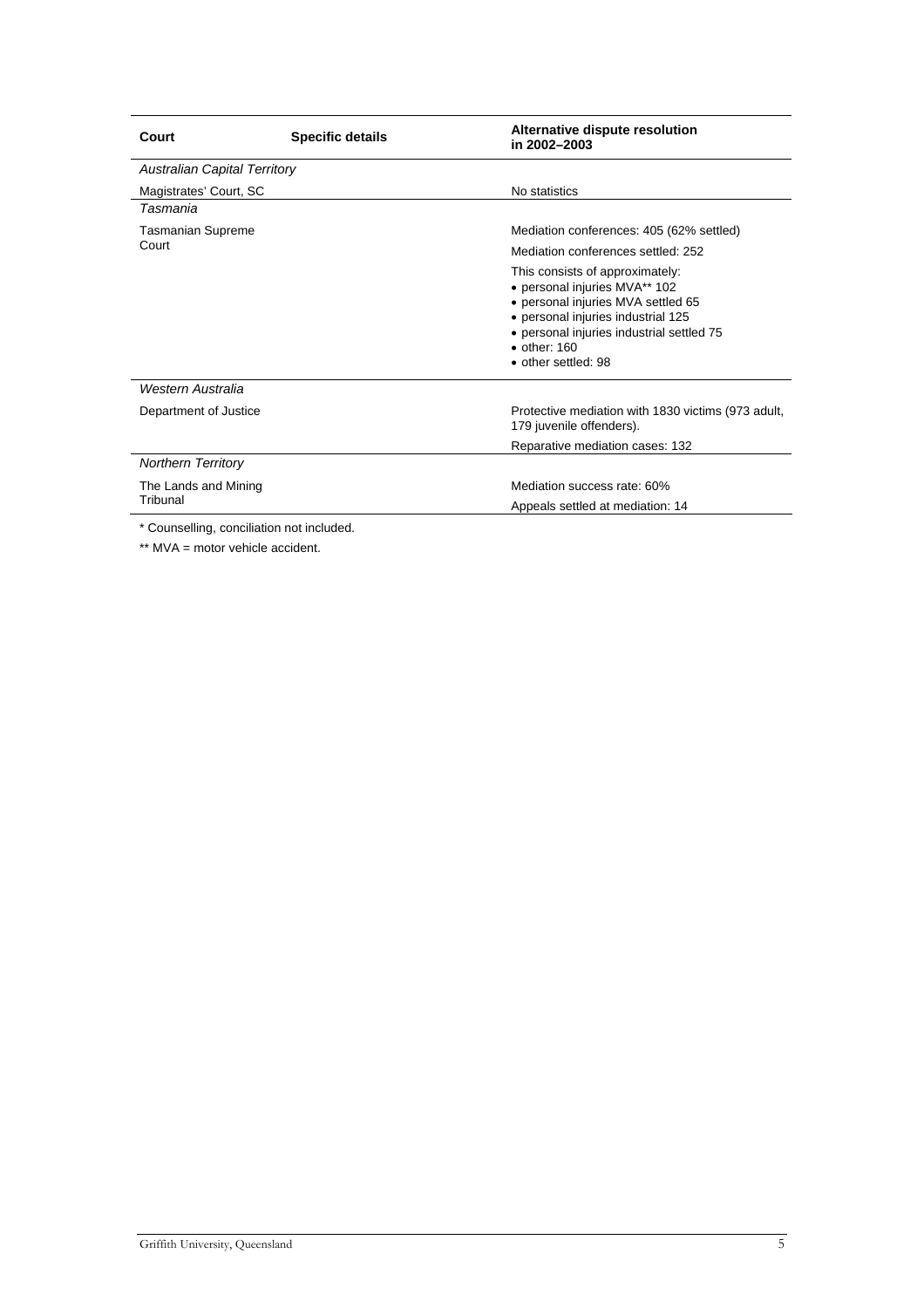# <span id="page-5-0"></span>Appendix B

<span id="page-5-1"></span>Bodies involved in alternative dispute resolution in Australia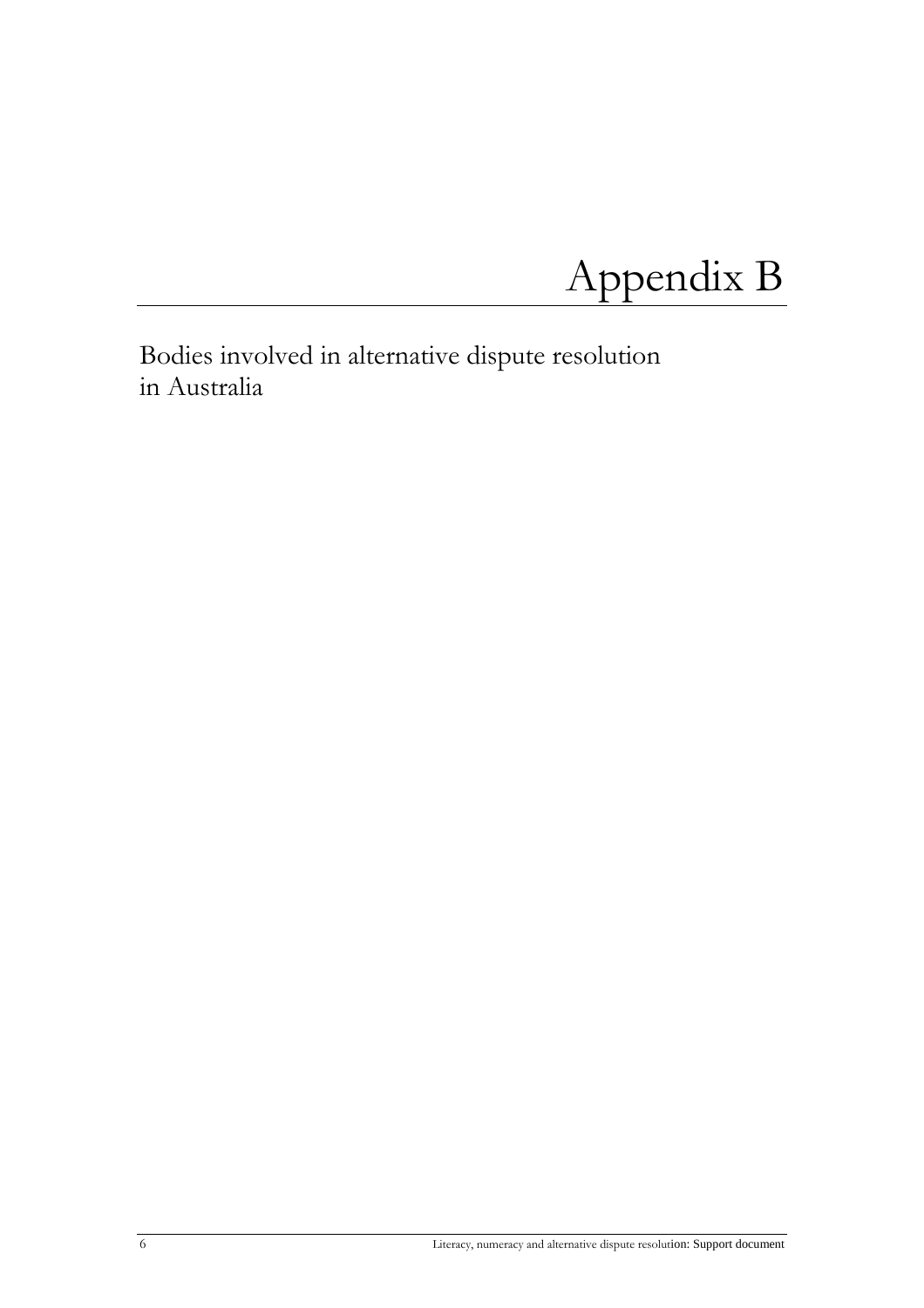| Group                                                                                                                       | <b>Roles and/or functions</b>                                                               |                                    |                                                                                                                                                                                                                                                                                                                                                                                                                                                                                                                                |  |  |
|-----------------------------------------------------------------------------------------------------------------------------|---------------------------------------------------------------------------------------------|------------------------------------|--------------------------------------------------------------------------------------------------------------------------------------------------------------------------------------------------------------------------------------------------------------------------------------------------------------------------------------------------------------------------------------------------------------------------------------------------------------------------------------------------------------------------------|--|--|
|                                                                                                                             | Formulation of<br>policy                                                                    | Offers professional<br>development | Offers accreditation &/or maintains lists of mediators/ADR practitioners                                                                                                                                                                                                                                                                                                                                                                                                                                                       |  |  |
| <b>Government council</b>                                                                                                   |                                                                                             |                                    |                                                                                                                                                                                                                                                                                                                                                                                                                                                                                                                                |  |  |
| <b>NADRAC</b><br>National Alternative Dispute Resolution<br><b>Advisory Council</b><br><http: www.nadrac.gov.au=""></http:> | Advises federal<br>Attorney General on<br>policy re ADR<br>standards,<br>accreditation etc. |                                    |                                                                                                                                                                                                                                                                                                                                                                                                                                                                                                                                |  |  |
| <b>Courts</b>                                                                                                               |                                                                                             |                                    |                                                                                                                                                                                                                                                                                                                                                                                                                                                                                                                                |  |  |
| New South Wales Supreme Court                                                                                               |                                                                                             |                                    | Yes<br>See Supreme Court Practice Note #125 at<br><http: practice_notes="" www.lawlink.nsw.gov.au="">.<br/>person may be appointed by the Court as a mediator if the person:<br/>11. A<br/>consents to being appointed; and<br/>(a)<br/>(b) agrees to comply with the provisions of Part 7B of the Supreme Court Act<br/>and the provisions of this Practice Note (number 125)<br/>12. The Chief Justice may certify registrars of the Court as qualified mediators.</http:>                                                   |  |  |
| Queensland Supreme Court                                                                                                    |                                                                                             |                                    | Yes, see list of the Registrar of the Supreme Court.<br>The Registrar of the Supreme Court keeps a register of approved mediators and case<br>appraisers, which outlines their areas of expertise and their fees. This information is<br>available free of charge and on request.                                                                                                                                                                                                                                              |  |  |
| Victorian Supreme Court                                                                                                     |                                                                                             |                                    | Yes: Refers enquirers to LEADR, IAMA, Victorian Bar, Law Institute.                                                                                                                                                                                                                                                                                                                                                                                                                                                            |  |  |
| Supreme Court of Tasmania                                                                                                   |                                                                                             |                                    | Yes: Mediators are Registrar of the Supreme Court and the Court Legal Officer.<br><http: mediation="" mediators.htm="" supreme="" www.courts.tas.gov.au="">.<br/>At any stage in a proceeding a judge, with or without the consent of any party, may order<br/>that the proceeding or any part of it be referred for mediation.<br/>(2) If a matter is referred to mediation, the mediator is to be <math>-</math><br/>(a) the Principal Registrar; or<br/>(b) a suitable person appointed by the Principal Registrar.</http:> |  |  |
| Western Australian Supreme Court                                                                                            |                                                                                             |                                    | Yes, provides a list of approved mediators.                                                                                                                                                                                                                                                                                                                                                                                                                                                                                    |  |  |
| South Australian Supreme Court                                                                                              |                                                                                             |                                    | Yes<br>See Practice Direction #55<br>The President of the Law Society of South Australia, the President of the Bar Association<br>of South Australia and the President of the Institute of Arbitrators and Mediators Australia<br>will establish, and review at least annually, a panel of suitable persons to whom the<br>Courts may refer mediations ('the Panel'), <http: www.courts.sa.gov.au=""></http:> .                                                                                                                |  |  |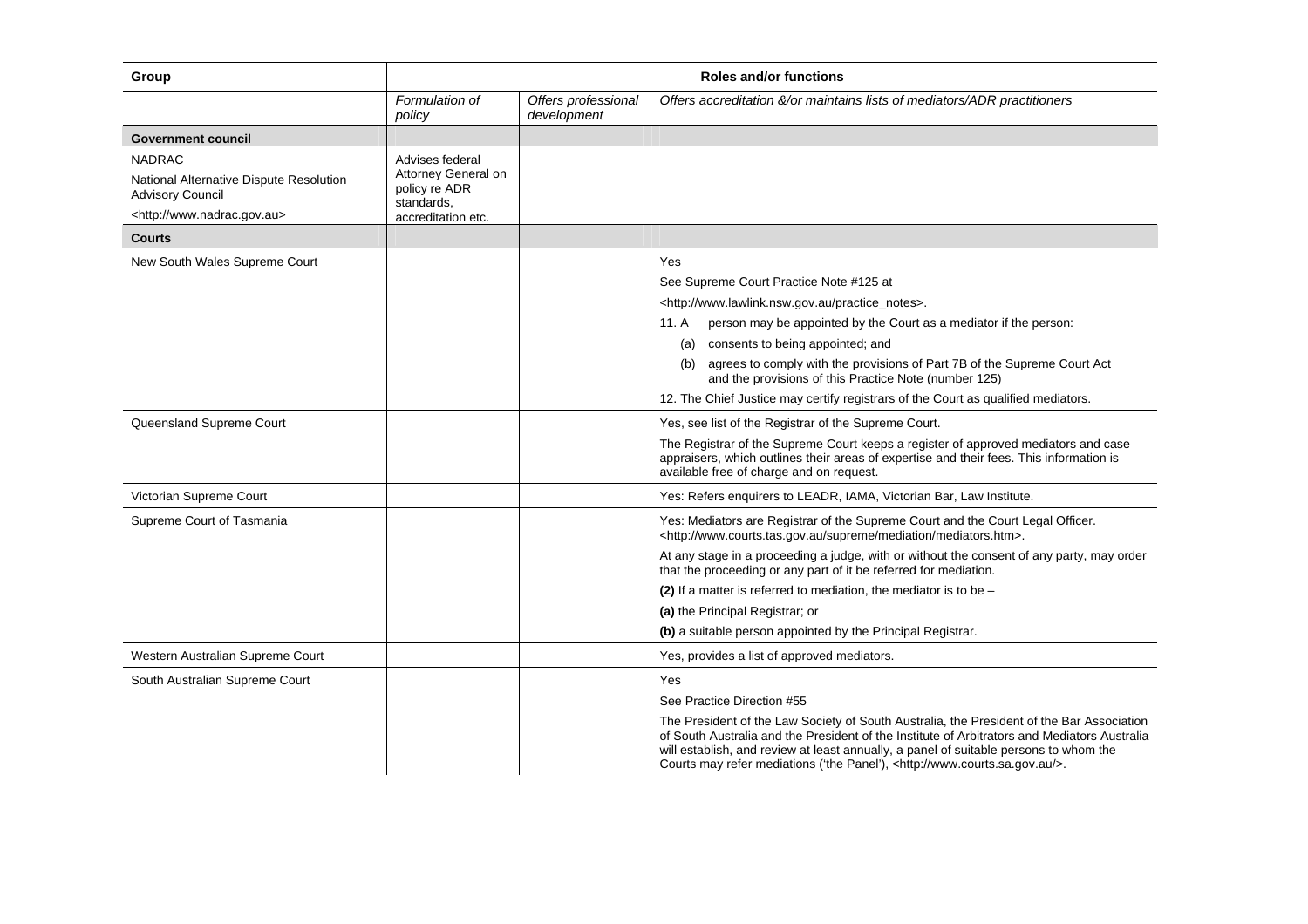| Group                                         | <b>Roles and/or functions</b> |                                    |                                                                                                                                                                                                                                                                                                                                                                                                                                                                                     |  |
|-----------------------------------------------|-------------------------------|------------------------------------|-------------------------------------------------------------------------------------------------------------------------------------------------------------------------------------------------------------------------------------------------------------------------------------------------------------------------------------------------------------------------------------------------------------------------------------------------------------------------------------|--|
|                                               | Formulation of<br>policy      | Offers professional<br>development | Offers accreditation &/or maintains lists of mediators/ADR practitioners                                                                                                                                                                                                                                                                                                                                                                                                            |  |
| South Australian Magistrates Court            |                               |                                    | Yes                                                                                                                                                                                                                                                                                                                                                                                                                                                                                 |  |
|                                               |                               |                                    | Mediation will be conducted by senior court staff who have received formal mediation<br>training and are accredited mediators, or refer to Law Society List of Mediators at<br><http: www.courts.sa.gov.au=""></http:> .                                                                                                                                                                                                                                                            |  |
| Land and Environment Court, NSW               |                               |                                    | Yes. See list of approved mediators at<br><http: lec="" lec.nsf="" mediators="" pages="" www.lawlink.nsw.gov.au="">.</http:>                                                                                                                                                                                                                                                                                                                                                        |  |
| Australian Capital Territory courts (general) |                               |                                    | Refer to ACT Mediation Act 1997.                                                                                                                                                                                                                                                                                                                                                                                                                                                    |  |
|                                               |                               |                                    | • The Minister may declare standards of competency required for the registration of a<br>person under section 5.                                                                                                                                                                                                                                                                                                                                                                    |  |
|                                               |                               |                                    | • The Minister may declare an entity to be an approved agency for this Act.                                                                                                                                                                                                                                                                                                                                                                                                         |  |
|                                               |                               |                                    | Approved agencies: For the purposes of the definition of 'approved agency' in<br>subsection (3) (1) of the Act, the following bodies or organisations are declared to be<br>approved agencies for the purposes of the Act: (a) LEADR Inc.; (b) Mediation Works;<br>(c) Relationships Australia-Canberra and Region Inc.; (d) The Institute of Australian<br>Mediators and Arbitrators; (e) Conflict Resolution Service Inc.; (f) Training for<br>Health and Community Services Inc. |  |
|                                               |                               |                                    | Competency standards: For the purposes of section 4 of the Act, the prescribed<br>instrument is the document titled ACT competency standards for mediators published by<br>the ACT Community Services and Health Industry Training Advisory Board Inc.                                                                                                                                                                                                                              |  |
| Victorian courts (general)                    |                               |                                    | Yes: Lists of approved solicitor/mediators are kept for the Supreme and County Courts<br>and for the Magistrates' Court. A master list of all approved solicitors is available on<br>request.                                                                                                                                                                                                                                                                                       |  |
|                                               |                               |                                    | <http: services="" services-mediatio.html="" www.liv.asn.au="">.</http:>                                                                                                                                                                                                                                                                                                                                                                                                            |  |
| South Australian courts (general)             |                               |                                    | Yes. The President of the Law Society of South Australia, the President of the Bar<br>Association of South Australia and the President of the Institute of Australian Mediators<br>and Arbitrators will establish, and review at least annually, a panel of suitable persons to<br>whom the Courts may refer mediations ('the Panel').<br>http://www.courts.sa.gov.au/lawyers/practice_directions/civil_pd/civil_pd_55.htm                                                          |  |
| Victorian County Court                        |                               |                                    | Accepts mediators from the Victorian Bar, Law Institute of Victoria, IAMA & LEADR.                                                                                                                                                                                                                                                                                                                                                                                                  |  |
|                                               |                               |                                    | <http: mediation.htm="" www.countycourt.vic.gov.au="">.</http:>                                                                                                                                                                                                                                                                                                                                                                                                                     |  |
| Family Court of Australia                     |                               |                                    | <http: guide="" html="" mediation.html="" www.familycourt.gov.au=""></http:>                                                                                                                                                                                                                                                                                                                                                                                                        |  |
|                                               |                               |                                    | All registries of the Family Court offer court ordered mediation. Professional mediators<br>working within community organisations or in private practice can help clients.                                                                                                                                                                                                                                                                                                         |  |
| Northern Territory                            |                               |                                    | Yes, see panel of mediators at                                                                                                                                                                                                                                                                                                                                                                                                                                                      |  |
| Lands & Mining Tribunal                       |                               |                                    | <http: courts="" graphpages="" justice="" panelmediat.shtml="" www.nt.gov.au="">.</http:>                                                                                                                                                                                                                                                                                                                                                                                           |  |
|                                               |                               |                                    |                                                                                                                                                                                                                                                                                                                                                                                                                                                                                     |  |
|                                               |                               |                                    |                                                                                                                                                                                                                                                                                                                                                                                                                                                                                     |  |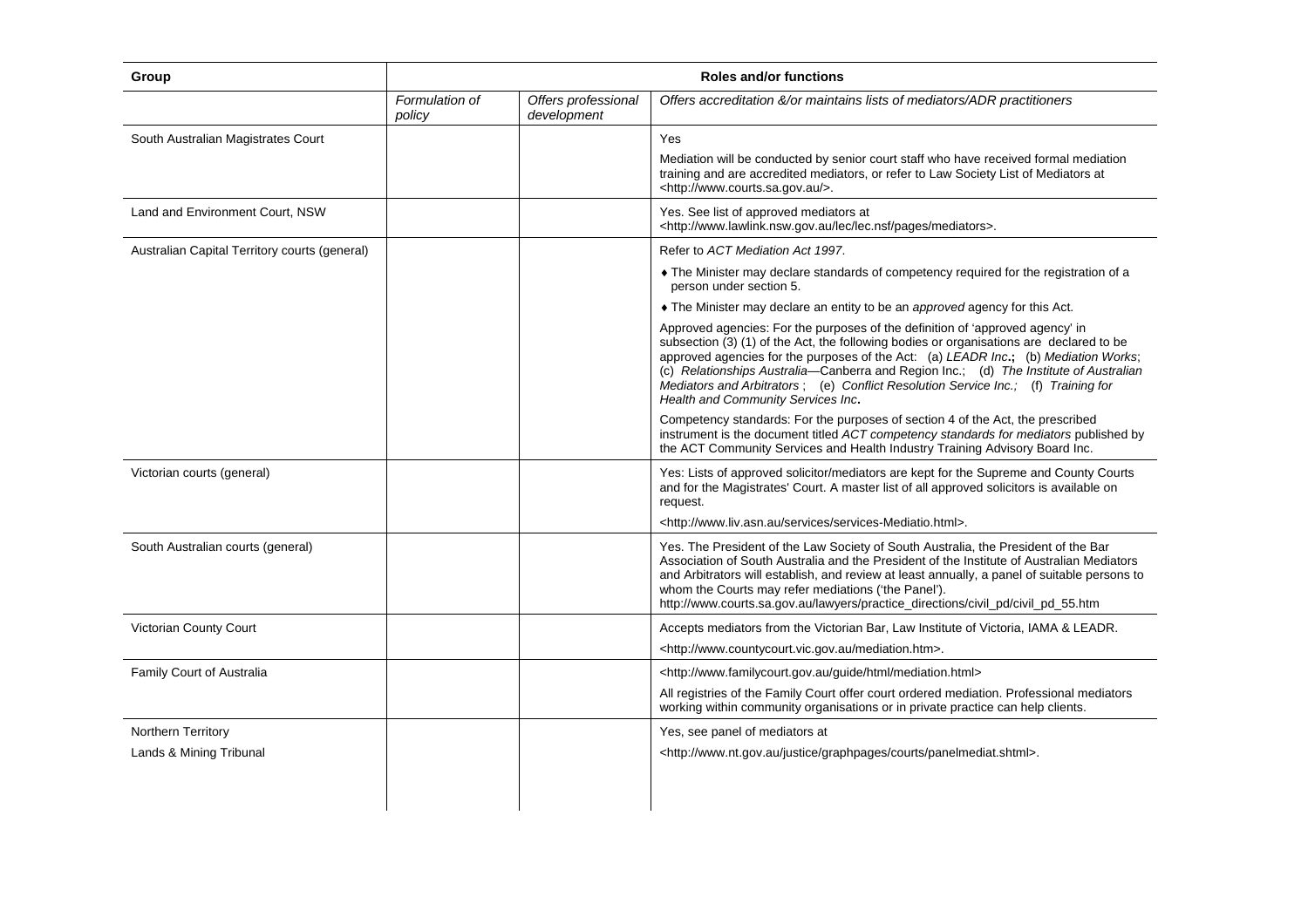| Group                                   | <b>Roles and/or functions</b> |                                                         |                                                                                                                                                                                                                                                                                                                                                                         |  |
|-----------------------------------------|-------------------------------|---------------------------------------------------------|-------------------------------------------------------------------------------------------------------------------------------------------------------------------------------------------------------------------------------------------------------------------------------------------------------------------------------------------------------------------------|--|
|                                         | Formulation of<br>policy      | Offers professional<br>development                      | Offers accreditation &/or maintains lists of mediators/ADR practitioners                                                                                                                                                                                                                                                                                                |  |
| <b>Bar associations</b>                 |                               |                                                         |                                                                                                                                                                                                                                                                                                                                                                         |  |
| The New South Wales Bar Association     |                               | Yes                                                     | Yes.<br>Lists of arbitrators, evaluators and mediators have been adopted by the Bar Council of<br>the NSW Bar Association for recommendation as suitably qualified and experienced<br>barristers for appointment by the New South Wales Supreme Court, District Court and<br>Local Court, <http: adr="" adr051001.htm="" professional="" www.nswbar.asn.au="">.</http:> |  |
| Bar Association of Queensland           |                               |                                                         | Yes. Selection of arbitrator, expert or mediator: The Bar will provide a panel to all<br>interested parties to let them make their selection from any professional field, unless it is<br>required to make the appointment.                                                                                                                                             |  |
| The Victorian Bar                       |                               |                                                         | Yes. The Victorian Bar, as part of its Dispute Resolution Scheme, accredits mediators<br>who are professionally trained in the special skills required of a mediator. Provides list<br>and profile of accredited mediators,<br><http: 2_8_1.html="" www.vicbar.com.au="">.</http:>                                                                                      |  |
| Western Australian Bar Association Inc. |                               |                                                         | Yes. Lists members online who work in arbitration and mediation,                                                                                                                                                                                                                                                                                                        |  |
|                                         |                               |                                                         | <http: results.asp="" www.wabar.asn.au="">.</http:>                                                                                                                                                                                                                                                                                                                     |  |
| <b>Tasmanian Bar Association</b>        |                               |                                                         | Not specified on website.                                                                                                                                                                                                                                                                                                                                               |  |
| <b>Law Societies</b>                    |                               |                                                         |                                                                                                                                                                                                                                                                                                                                                                         |  |
| Law Society of New South Wales          |                               |                                                         | Yes. Offers specialist accreditation in mediation. See Law Society's Mediators Panel,                                                                                                                                                                                                                                                                                   |  |
|                                         |                               |                                                         | <http: adrsearch.jsp="" laws.lawsociety.com.au="" solicitordb="">.</http:>                                                                                                                                                                                                                                                                                              |  |
|                                         |                               |                                                         | Alternative dispute resolution practitioners are solicitors who are skilled and experienced<br>in the practice of one or more dispute resolution processes (i.e. mediation, evaluation or<br>arbitration). Those with panel appointments have met the Law Society's selection criteria<br>for nomination to that panel.                                                 |  |
| Queensland Law Society                  |                               |                                                         | Yes. See <http: www.qls.com.au="">.</http:>                                                                                                                                                                                                                                                                                                                             |  |
|                                         |                               |                                                         | This site enables searches for mediators or arbitrators in Queensland to be conducted.<br>Searches can be conducted on names of mediators/arbitrators, or firms or location.                                                                                                                                                                                            |  |
| Law Institute of Victoria               |                               | $Yes - CPD$                                             | Yes: List approved by institute,<br><http: www.liv.asn.au="">.</http:>                                                                                                                                                                                                                                                                                                  |  |
| The Law Society of South Australia      |                               | Lists approved<br>tertiary & other<br>training courses. | Yes. List at <http: mediation.htm="" profession="" www.lssa.asn.au="">.<br/>The Law Society has a list of lawyers who are qualified mediators. People seeking a<br/>mediator are provided with a selection of names together with contact details, charges<br/>and mediation experience.</http:>                                                                        |  |
| Law Society Tasmania                    |                               |                                                         | Not specified on website                                                                                                                                                                                                                                                                                                                                                |  |
| Law Society of Western Australia        |                               |                                                         | Not specified on website                                                                                                                                                                                                                                                                                                                                                |  |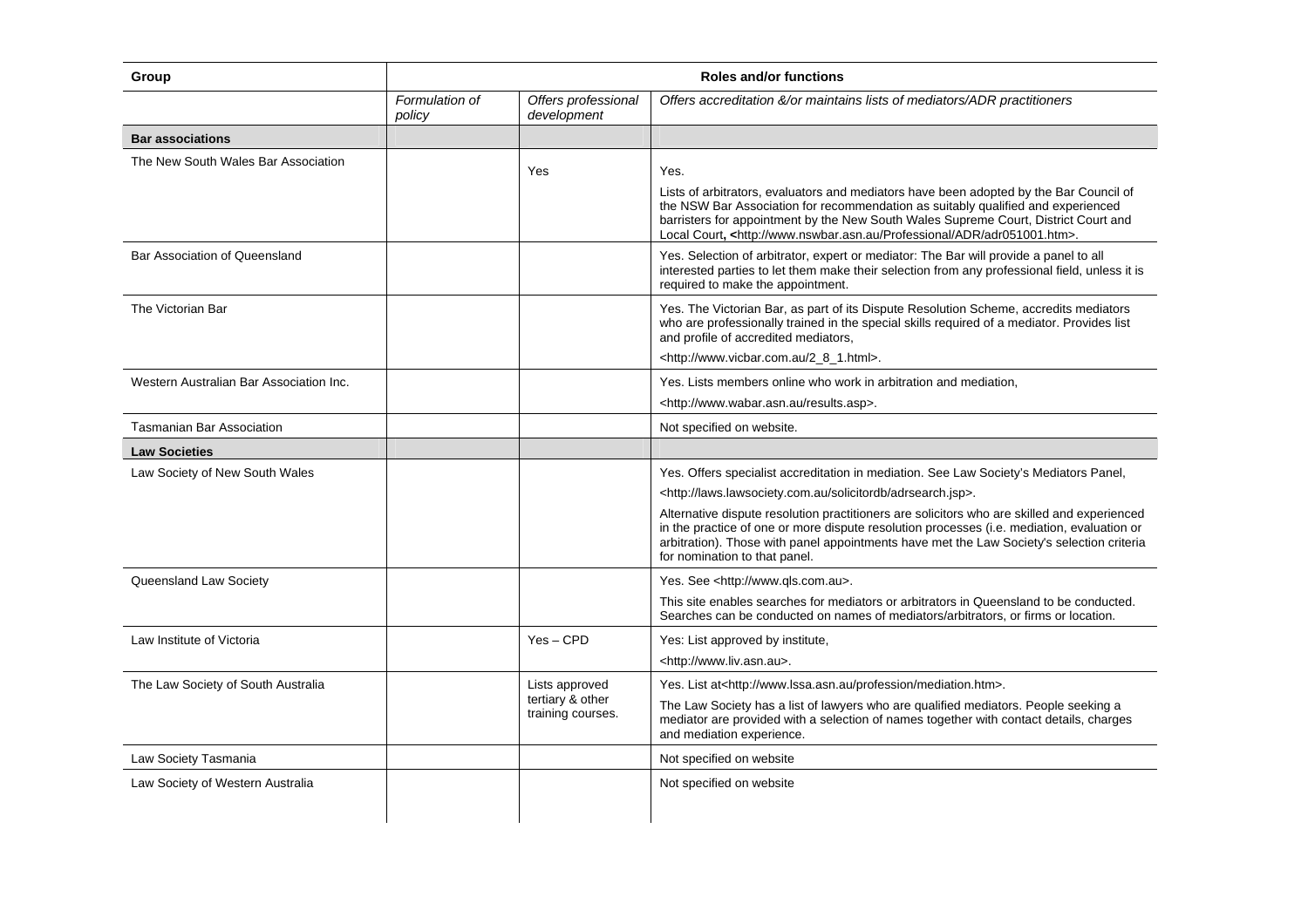| Group                                                                                            | <b>Roles and/or functions</b><br>Offers professional<br>Offers accreditation &/or maintains lists of mediators/ADR practitioners<br>Formulation of |             |                                                                                                                                                                                                                                                                                                  |  |  |
|--------------------------------------------------------------------------------------------------|----------------------------------------------------------------------------------------------------------------------------------------------------|-------------|--------------------------------------------------------------------------------------------------------------------------------------------------------------------------------------------------------------------------------------------------------------------------------------------------|--|--|
|                                                                                                  | policy                                                                                                                                             | development |                                                                                                                                                                                                                                                                                                  |  |  |
| Alternative dispute resolution institutes                                                        |                                                                                                                                                    |             |                                                                                                                                                                                                                                                                                                  |  |  |
| <b>IAMA</b>                                                                                      |                                                                                                                                                    | Yes         | Yes: Offers multiple levels of accreditation. See <http: www.iama.org.au="">.</http:>                                                                                                                                                                                                            |  |  |
| Institute of Australian Mediators and<br>Arbitrators. Chapters in all states.                    |                                                                                                                                                    |             | The Institute of Australian Mediators and Arbitrators has a panel of skilled an<br>experienced mediators covering many commercial areas and professional disciplines,<br>including: construction and engineering, law, finance, accounting, IT, health services,<br>local government and others. |  |  |
| <b>LEADR</b><br>Leading Edge Alternative Dispute Resolution<br>(formerly Lawyers Engaged in ADR) |                                                                                                                                                    | Yes         | Yes. The ACT Competency Standards for Mediators declared by the Minister pursuant to<br>the Mediation Act (ACT) 1997 are the mediation competency standards which must be<br>complied with for accreditation as a LEADR mediator.                                                                |  |  |
|                                                                                                  |                                                                                                                                                    |             | ♦ 'LEADR runs an accreditation scheme which ensures our mediators maintain high<br>standards of performance. The Scheme is chaired by former Chief Justice of NSW, Sir<br>Laurence Street.                                                                                                       |  |  |
|                                                                                                  |                                                                                                                                                    |             | • LEADR is an Accredited Agency under the ACT legislation.                                                                                                                                                                                                                                       |  |  |
|                                                                                                  |                                                                                                                                                    |             | ♦ Membership of LEADR is open to all professions and occupations, including<br>engineers, architects, accountants and family relationship counselors' <<br>www.leadr.com.au/>.                                                                                                                   |  |  |
| <b>State organisations</b>                                                                       |                                                                                                                                                    |             |                                                                                                                                                                                                                                                                                                  |  |  |
| <b>ADRAQ</b>                                                                                     | Yes                                                                                                                                                | Yes         | No                                                                                                                                                                                                                                                                                               |  |  |
| Alternative Dispute Resolution Association of<br>Queensland                                      |                                                                                                                                                    |             |                                                                                                                                                                                                                                                                                                  |  |  |
| <http: <br="" states="" www.ausdispute.unisa.edu.au="">adrag.htm&gt;.</http:>                    |                                                                                                                                                    |             |                                                                                                                                                                                                                                                                                                  |  |  |
| <b>SADRA</b>                                                                                     | Yes                                                                                                                                                | Yes         | <b>No</b>                                                                                                                                                                                                                                                                                        |  |  |
| South Australian Dispute Resolution<br>Association                                               |                                                                                                                                                    |             |                                                                                                                                                                                                                                                                                                  |  |  |
| <http: <br="" states="" www.ausdispute.unisa.edu.au="">sadra.htm&gt;.</http:>                    |                                                                                                                                                    |             |                                                                                                                                                                                                                                                                                                  |  |  |
| <b>ADRA NSW</b>                                                                                  | Yes                                                                                                                                                | Yes         | No                                                                                                                                                                                                                                                                                               |  |  |
| Australian Dispute Resolution Association                                                        |                                                                                                                                                    |             |                                                                                                                                                                                                                                                                                                  |  |  |
| <http: home.cfm="" www.adra.net.au="">.</http:>                                                  |                                                                                                                                                    |             |                                                                                                                                                                                                                                                                                                  |  |  |
| VADRA                                                                                            | Yes                                                                                                                                                | Yes         | No                                                                                                                                                                                                                                                                                               |  |  |
| Victorian Association for Dispute Resolution<br>Inc.                                             |                                                                                                                                                    |             |                                                                                                                                                                                                                                                                                                  |  |  |
| <http: <br="" states="" www.ausdispute.unisa.edu.au="">VADR.htm&gt;.</http:>                     |                                                                                                                                                    |             |                                                                                                                                                                                                                                                                                                  |  |  |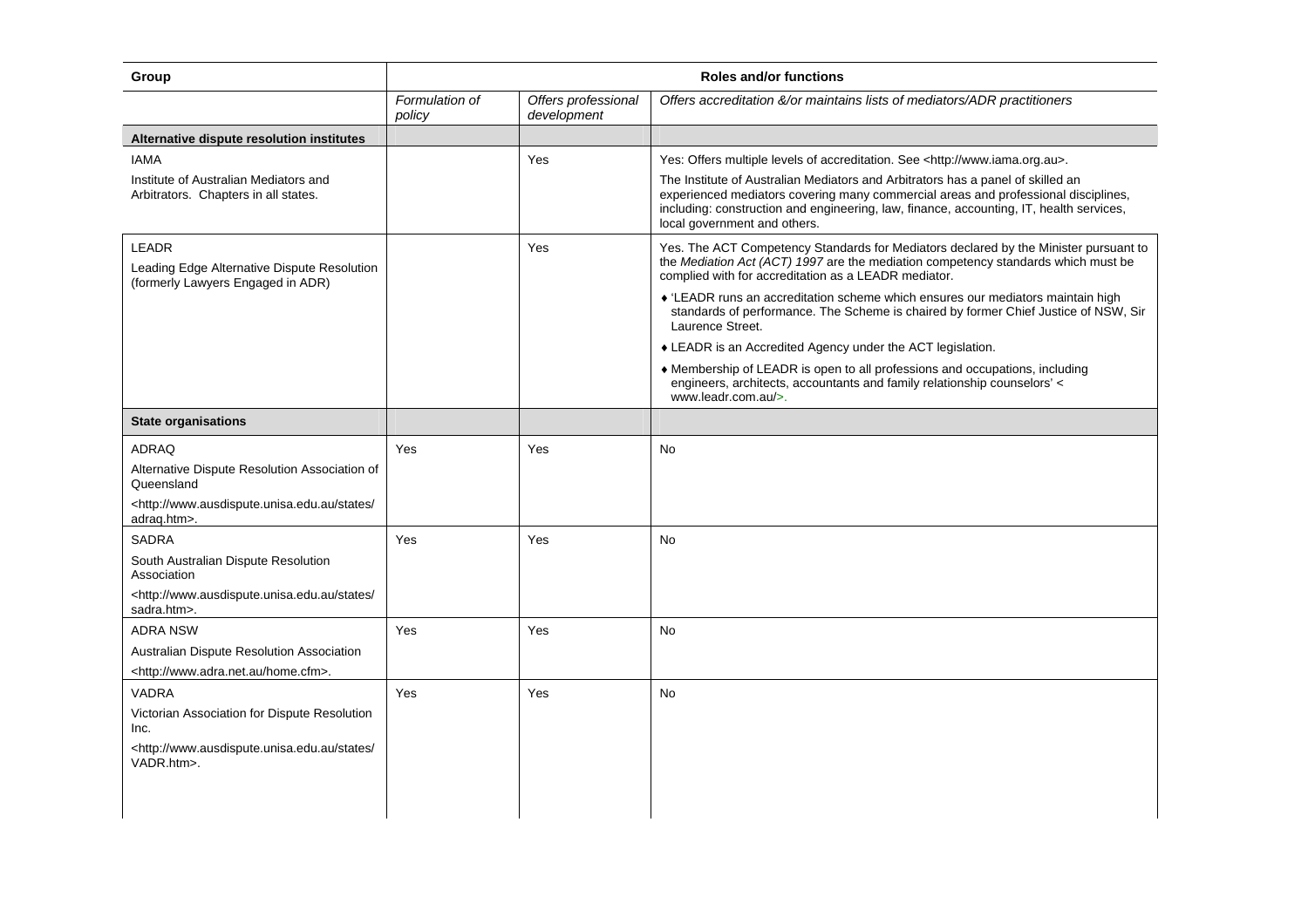| Group                          | <b>Roles and/or functions</b> |                                    |                                                                          |  |  |
|--------------------------------|-------------------------------|------------------------------------|--------------------------------------------------------------------------|--|--|
|                                | Formulation of<br>policy      | Offers professional<br>development | Offers accreditation &/or maintains lists of mediators/ADR practitioners |  |  |
| Other organisations, eg.       |                               |                                    |                                                                          |  |  |
| <b>Relationships Australia</b> |                               |                                    | Yes, referral                                                            |  |  |
| All states                     |                               |                                    |                                                                          |  |  |
| <b>Mediation Works</b>         |                               |                                    | International group                                                      |  |  |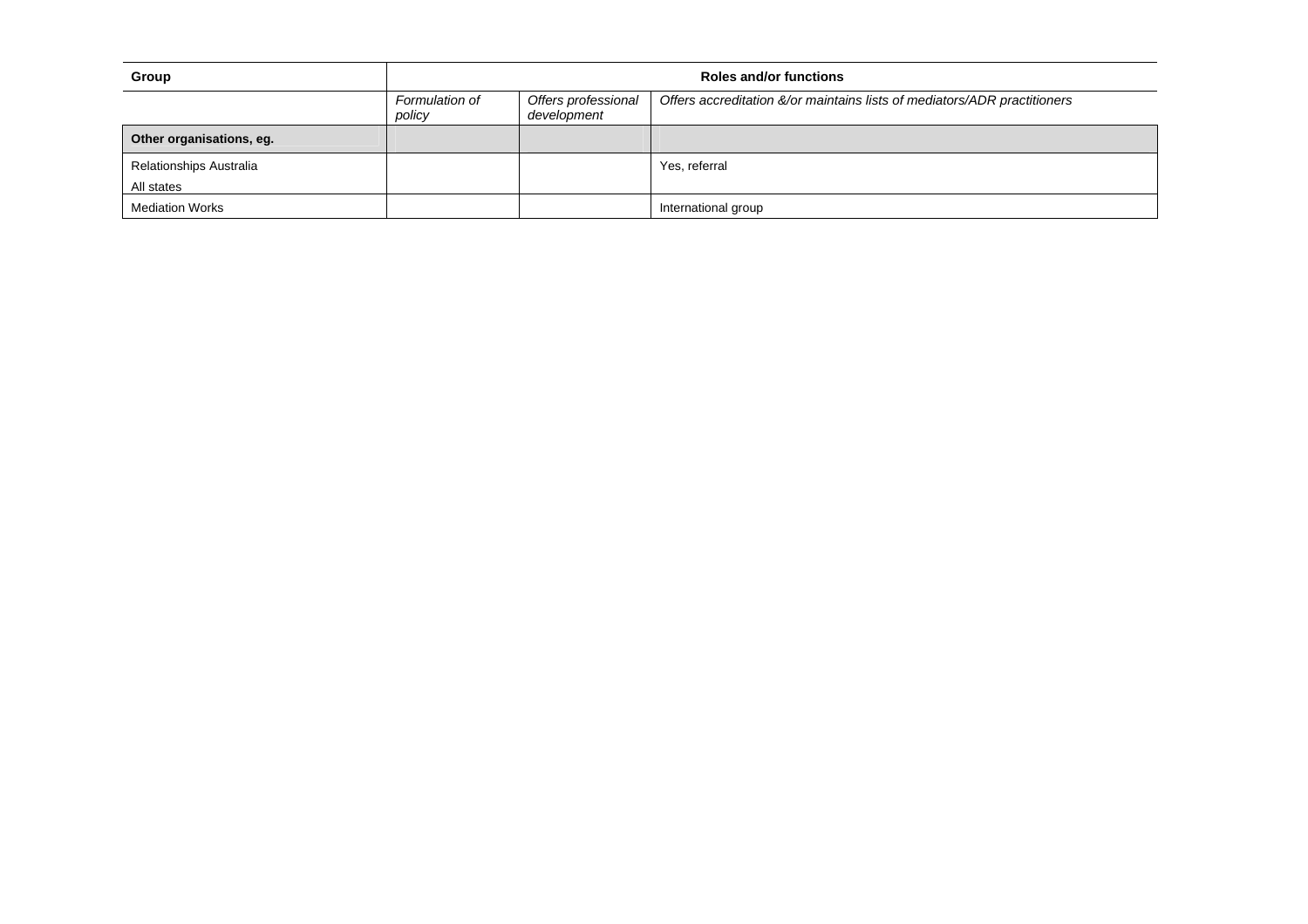## <span id="page-11-0"></span>Appendix C

### <span id="page-11-1"></span>Letter and survey to individual alternative dispute resolution practitioners

Date

Addressee

#### Dear (addressee)

We are undertaking a research project under the auspices of the Australian National Training Authority Adult Literacy National Project (funded through the Department of Education, Science and Training and managed by the National Centre for Vocational Education Research).

The purpose of the research project is to investigate the impact of limited literacy and numeracy skills on effective participation in and outcomes of Alternative forms of Dispute Resolution (ADR). An outcome of the project will be to develop guidelines for professional development resources for ADR practitioners about this issue.

A major part of the project is to ask mediators about their experiences in ADR relating to limited literacy and/or numeracy of ADR participants. We are hoping practitioners will be able to provide us with some actual case vignettes that could be included in the professional development resources to make them more interesting and informative.

Literacy and, to a lesser extent, numeracy difficulties in society are often stereotyped in terms of low socio-economic status, or for those whose first language is other than English. However, a survey of Aspects of Literacy, the International Adult Literacy Survey (IALS), undertaken by the Australian Bureau of Statistics in 1996 showed that native English-speaking adults from all walks of life might experience difficulties in reading and handling numerical information in English, even if it was their first language. For example from the survey results, some 42% of those with English as their first language were assessed at the minimum levels 1 (14%) and 2 (28%). These people outnumber in absolute terms those who did not have English as a first language. People with Level 2 skills are expected to be comfortable with only relatively simple, short and clearly structured printed material and straightforward calculations. Older Australians were more likely to be at these levels than younger people. The survey did not involve people in institutions or remote rural areas.

For all Australians, some 50–55% of tradespersons, 5% of paraprofessionals and 9–10% of managers and administrators were assessed at Level 1. The study showed that, although related,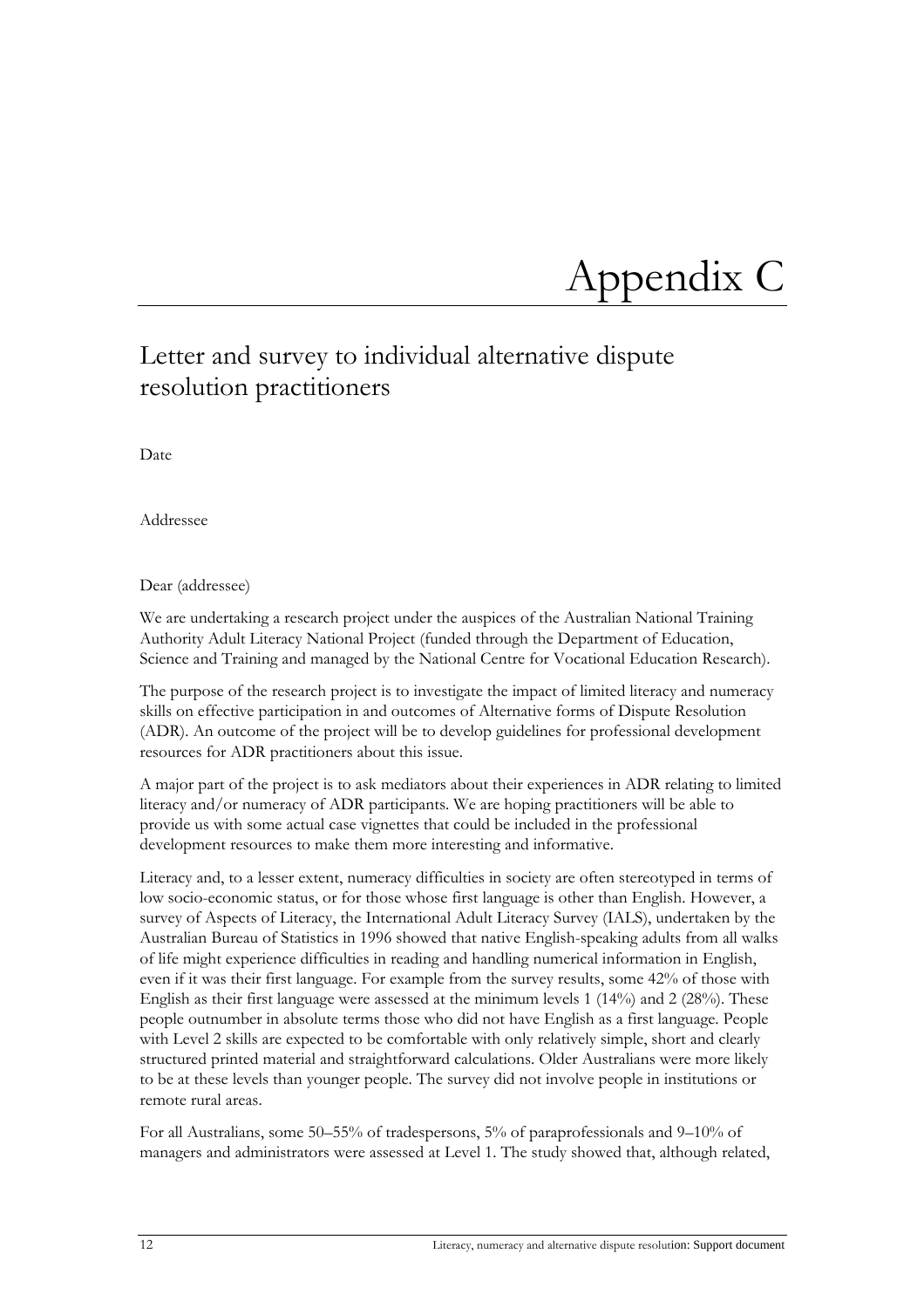low level literacy was not synonymous with low socio-economic status or unemployment. It is likely that people with these skills are involved in ADR for work or personal reasons.

A person with low literacy and numeracy may be unwilling to acknowledge the existence of difficulties when involved in ADR. As ADR is playing an increasing role in Australia today, we feel it is important to examine the impact of literacy and numeracy difficulty on ADR processes. This study is the first research we have identified in Australia, or elsewhere, on this topic.

We are asking if, in your role as a mediator, you would be able to assist in this study by completing a brief questionnaire. We can send the questionnaire by mail or as an e-mail attachment, or embedded in an email, if preferred, for ease of response. As the research at this stage is to gain information about literacy and numeracy issues in ADR, our goal is to obtain as much information as you are able to give us. It does not need to be exhaustive about your experiences, but that you can give us insights into how literacy and numeracy difficulties of participants may have had impact on a mediation or conciliation, and how you were able to manage any such impact, with examples, if possible.

Your participation in the study is voluntary, and all responses will be kept confidentially in a secure location. Responses of individual participants will not be identified or identifiable in the final report and other outcomes.

As the project is due to report by the end of August, we would appreciate your response by June 10.

We hope you are able to assist us in this work. We are happy to answer any queries by email to the addresses below, or by phone to Joy Cumming at (07) 3875 6862.

Thank you for your time in considering this project. Could you please indicate your willingness to participate in the project by completing the response form attached and return it in the reply paid envelope provided.

Yours sincerely

Professor Joy Cumming PhD JD Dr Jan Wilson

[j.cumming@griffith.edu.au](mailto:j.cumming@griffith.edu.au) [j.wilson@griffith.edu.au](mailto:j.wilson@griffith.edu.au) 

Project Leader Research Fellow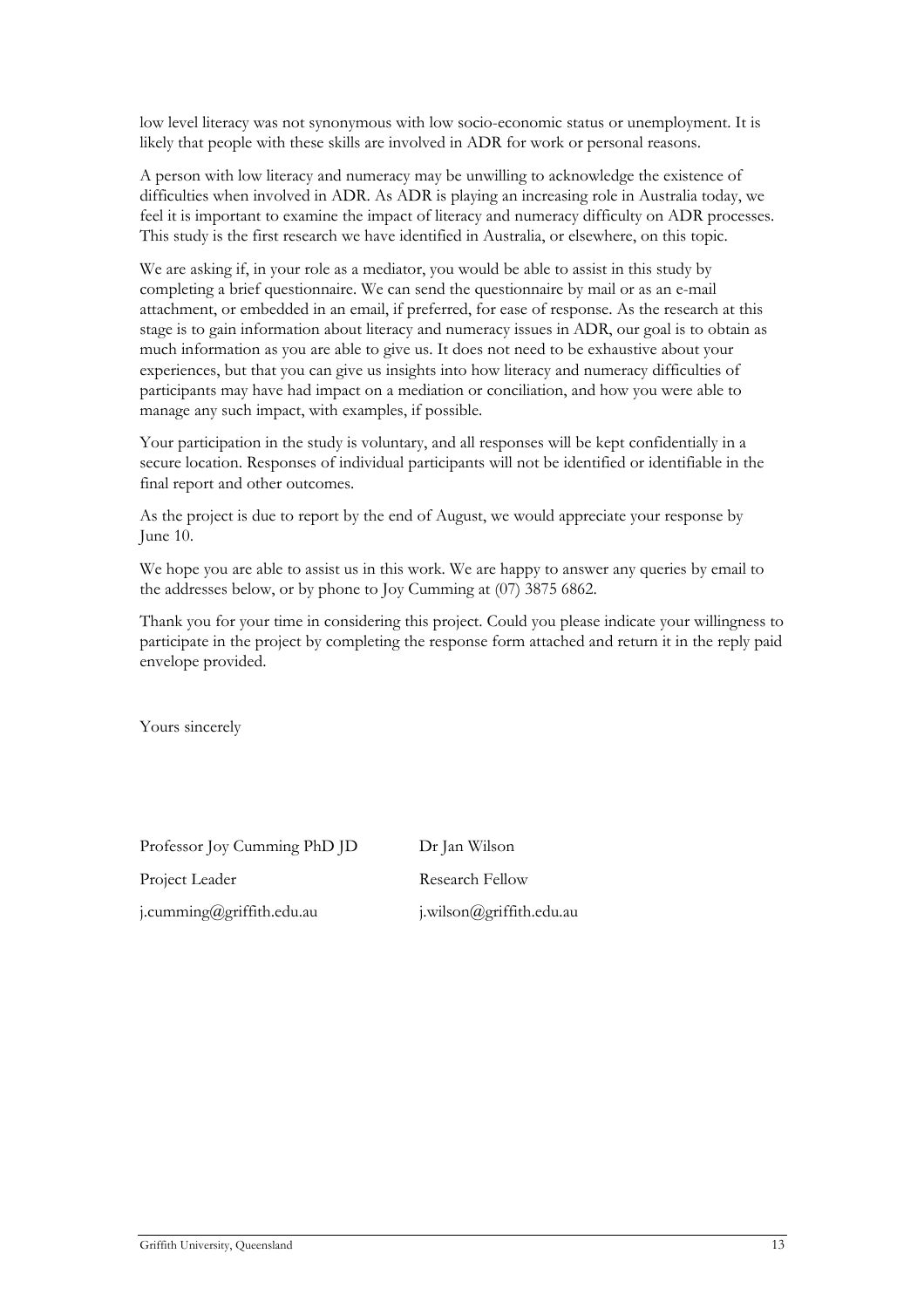Response: Name:

- $\Box$  Yes, I am happy to participate in the project
- $\Box$  No, I am not able to participate in the project

I would prefer my questionnaire (tick as appropriate):

- $\Box$  sent by mail to:
	- address above
	- □ other address:

- $\Box$  sent by email to (please provide email address):
	- as attachment
	- $\Box$  within email text.

Please return in envelope provided to:

Dr Jan Stenton School of Cognition, Language & Special Education Faculty of Education Griffith University Brisbane Q4111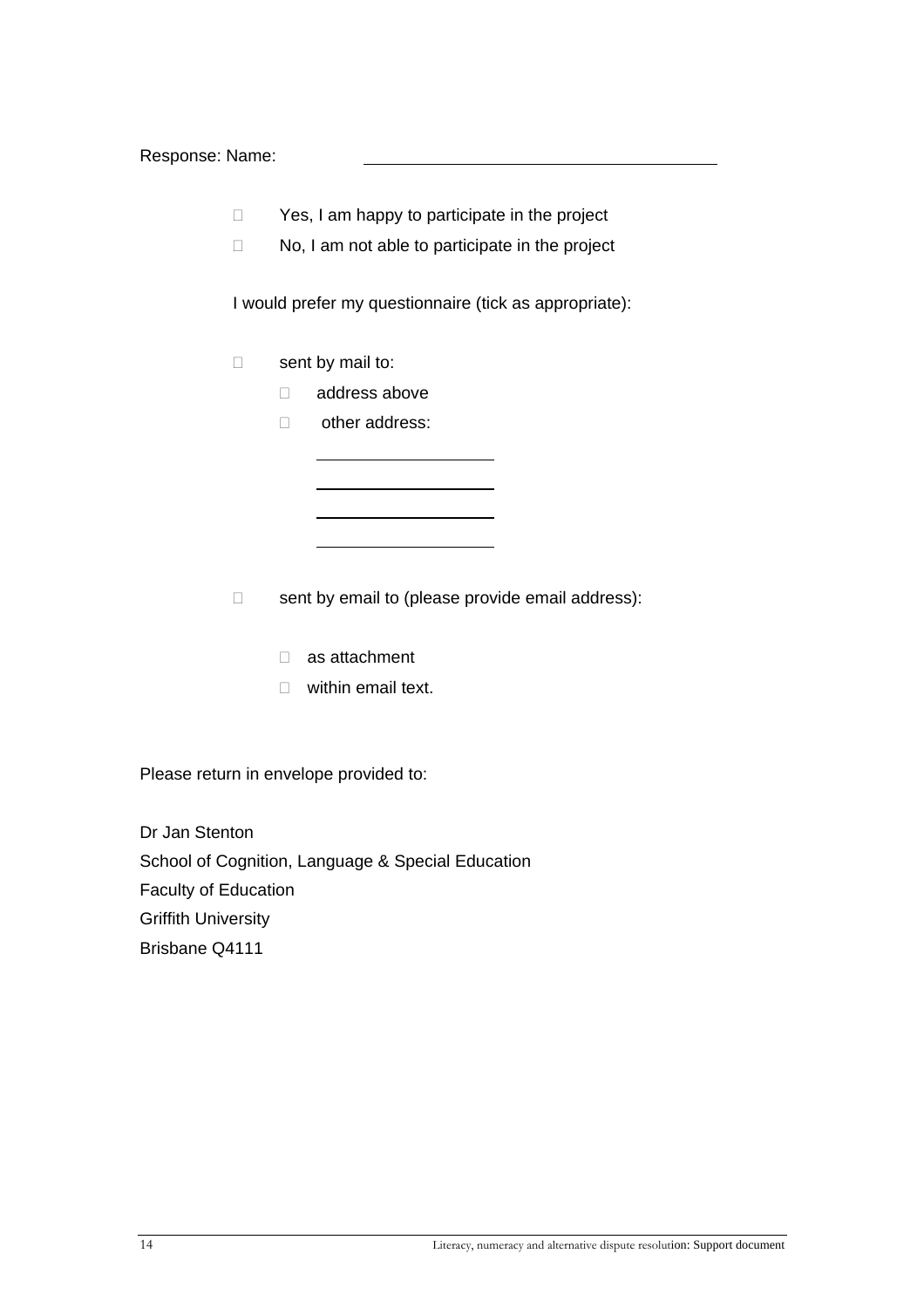### Questionnaire

#### Dear Mediator

We appreciate your responses to the following questions. The goal of the project is to provide a report on literacy and numeracy difficulties and ADR, and to develop materials to be available for general professional development of mediators in this area. Your responses do not need to be exhaustive. All information is valuable to the project.

Participation in the project is voluntary, and all responses will be kept confidentially in a secure location. Responses of individual participants will not be identified or identifiable in the final report and other outcomes.

Thank you for your assistance.

Joy Cumming and Jan Wilson

#### Background information (Please tick as appropriate)

| Sex: Male □ Female □                                   |                                                                            |
|--------------------------------------------------------|----------------------------------------------------------------------------|
|                                                        | Years of experience as a mediator: 0 to 5 $\Box$ 6 to 10 $\Box$ 11+ $\Box$ |
| Mediation accreditation: (tick as many as appropriate) |                                                                            |
| None                                                   |                                                                            |
| IAMA                                                   |                                                                            |
| <b>LEADR</b>                                           |                                                                            |
| <b>Law Society</b>                                     |                                                                            |
| <b>Bar Association</b>                                 |                                                                            |
|                                                        | Accredited within organisation where I mediate □ (Please name) ___         |
| Other                                                  | Please state                                                               |
| Legal qualification: (tick as many as appropriate)     |                                                                            |
| None                                                   |                                                                            |
| Law degree                                             |                                                                            |
| Solicitor                                              |                                                                            |
| <b>Barrister</b>                                       |                                                                            |
| Other                                                  | Please state                                                               |

#### Mediation experience

Please briefly identify the area(s) of dispute in which you usually mediate.

(for example, family, small claims, industrial).

Is any of your mediation work court-ordered? Yes  $\Box$  No  $\Box$  If Yes,, please briefly describe by which court (or tribunal), and approximately what proportion of your work is courtordered.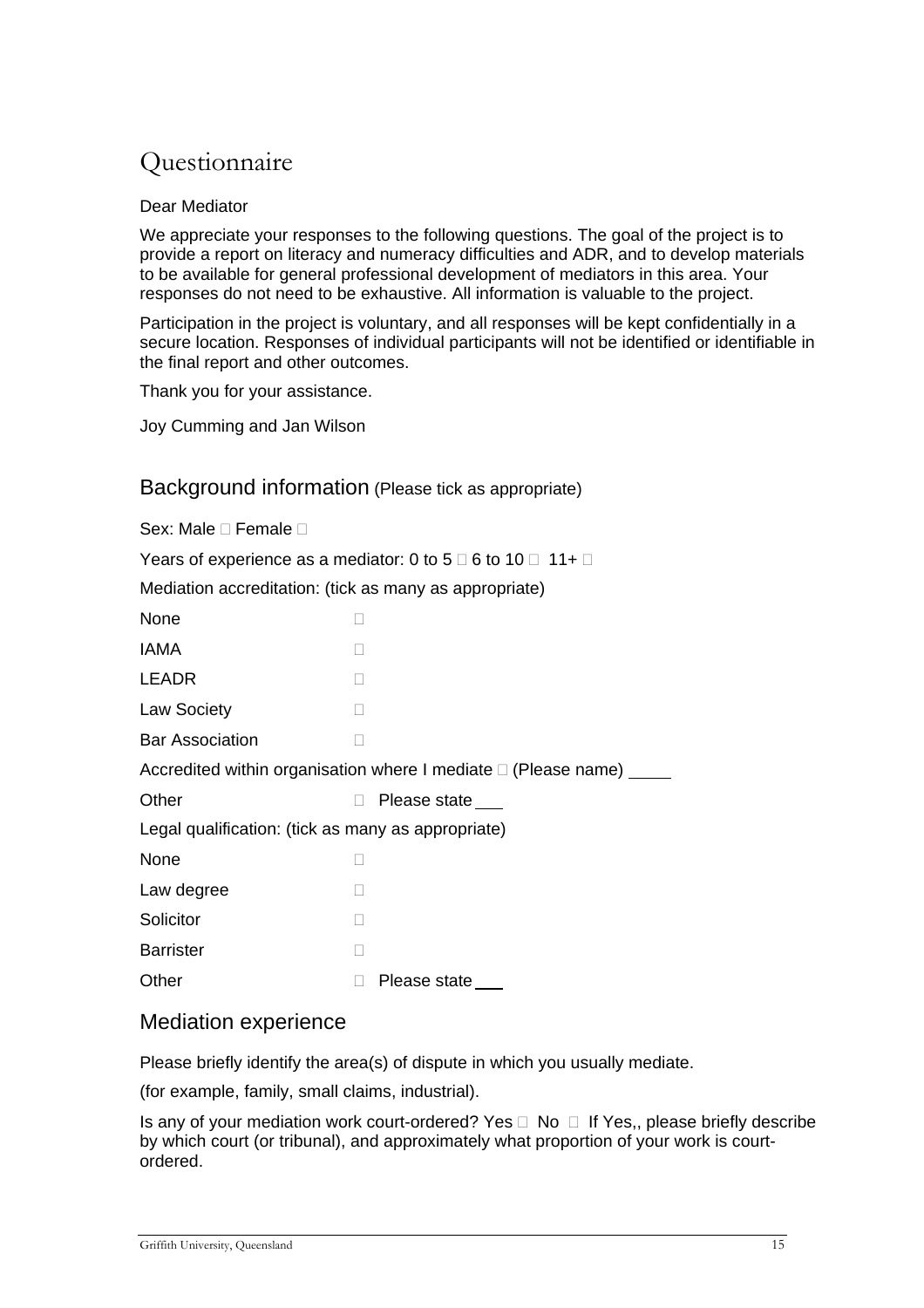As an ADR practitioner, have you usually been able to determine if a party has difficulties in literacy or numeracy? If so, how have you been able to do this?

What aspects of ADR processes do you identify as causing difficulties for parties with low literacy levels? What is the possible impact of different types of ADR (for example, negotiation, mediation, voluntary versus court-ordered mediation)?

What aspects of ADR processes do you identify as causing difficulties for parties with low numeracy levels? What is the possible impact of different types of ADR (for example, negotiation, mediation, voluntary versus court-ordered mediation)?

How have you been able to address any of the aspects you have identified above?

Vignettes of actual events provide the most informative and interesting way to discuss literacy and numeracy issues for practitioners. We would appreciate any details (with confidentiality maintained) you can provide of ADR cases where literacy and numeracy issues have arisen and how they were handled, including a brief overview of the context of the ADR.

Finally, what suggestions would you make for enhancing awareness of ADR practitioners about possible encounter with clients with literacy and numeracy difficulties and who may try to keep these difficulties private?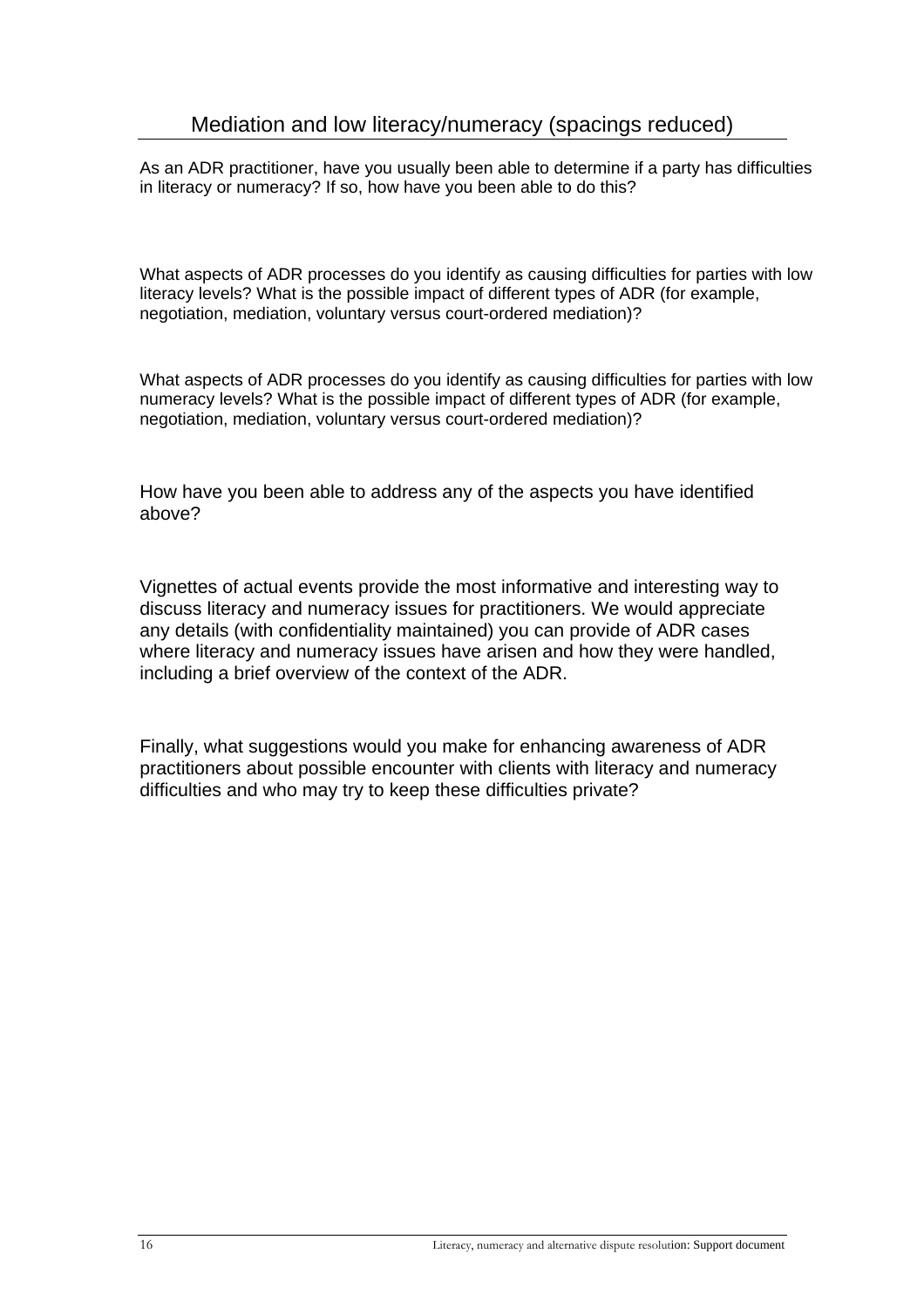## <span id="page-16-0"></span>Appendix D

### <span id="page-16-1"></span>Letter and survey to alternative dispute resolution organisations

Date

Addressee (Executive officer, organisation)

#### Dear (addressee)

We are undertaking a research project under the auspices of the Australian National Training Authority Adult Literacy National Project (funded through the Department of Education, Science and Training and managed by the National Centre for Vocational Education Research).

The purpose of the research project is to investigate the impact of limited literacy and numeracy skills on effective participation in and outcomes from Alternative forms of Dispute Resolution (ADR). An outcome of the project will be to develop guidelines for professional development resources for ADR practitioners about this issue.

A major part of the project is to ask organisations whose members are involved in mediation about issues in ADR relating to limited literacy and/or numeracy of ADR participants. We are also conducting a random survey of mediators in each state and territory for individual practitioner's perspectives. We are very interested in any vignettes of mediation experiences that could be included, in a confidential manner, in the professional development resources to make them more interesting and informative.

Literacy and, to a lesser extent, numeracy difficulties in society are often stereotyped in terms of low socio-economic status, or for those whose first language is other than English. However, a survey of aspects of literacy, the International Adult Literacy Survey (IALS), undertaken by the Australian Bureau of Statistics in 1996 showed that native-English speaking adults from all walks of life might experience difficulties in basic reading and numerical tasks. For example from the survey results, some 42% of those with English as their first language were assessed at the minimum levels 1 (14%) and 2 (28%). These people outnumber in absolute terms those who did not have English as a first language. People with Level 2 skills are expected to be comfortable with only relatively simple, short and clearly structured printed material and straightforward calculations. Older Australians were more likely to be at these levels than younger people. The survey did not involve people in institutions or remote rural areas.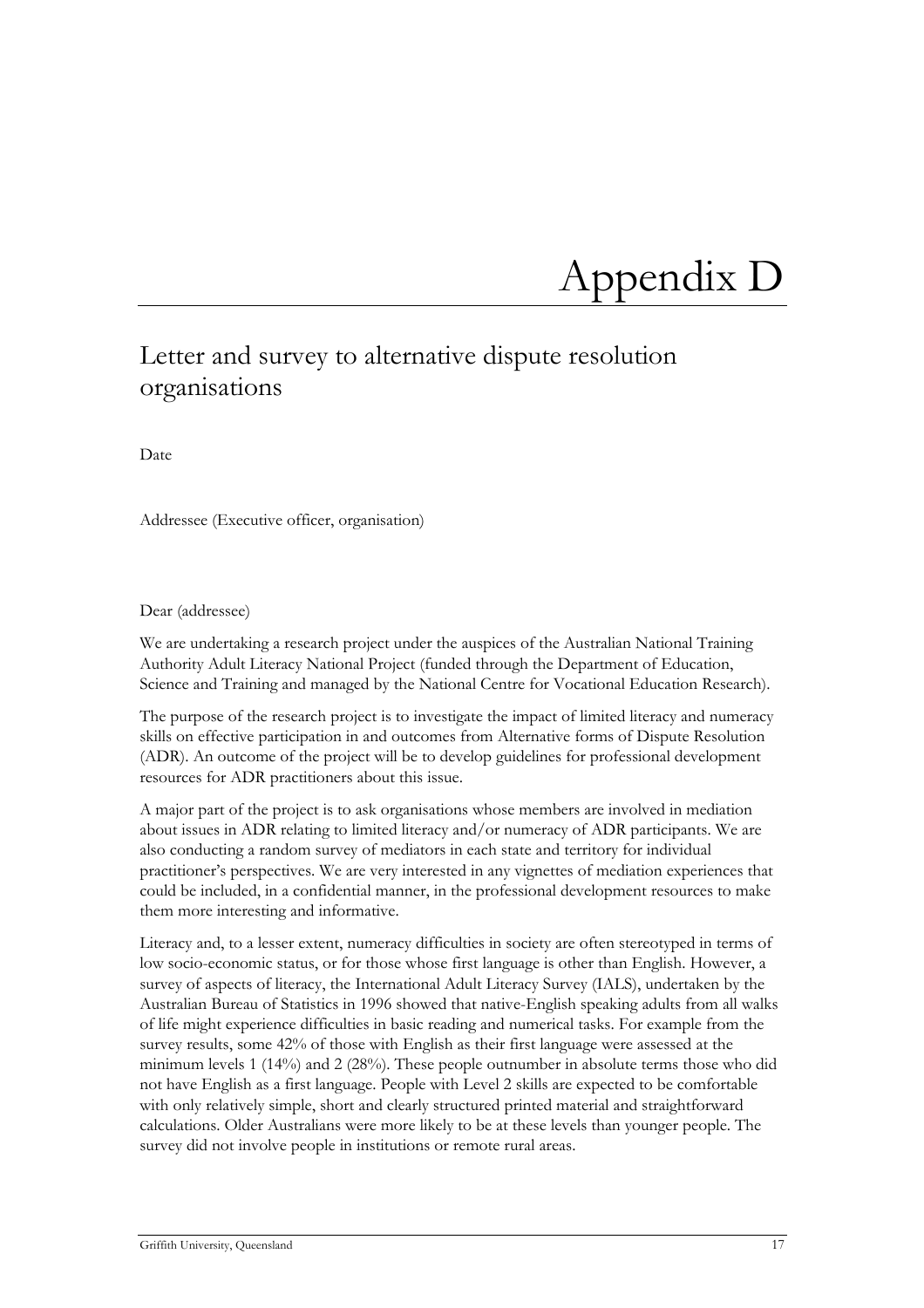For all Australians, some 50–55% of tradespersons, 5% of paraprofessionals and 9–10% of managers and administrators were assessed at Level 1. The study showed that, although related, low level literacy was not synonymous with low socio-economic status or unemployment. It is likely that people with these skills are involved in ADR for work or personal reasons.

A person with low literacy and numeracy may be unwilling to acknowledge the existence of difficulties when involved in ADR. As ADR is playing an increasing role in Australia today, we feel it is important to examine the impact of literacy and numeracy difficulty on ADR processes. This study is the first research we have identified in Australia, or elsewhere, on this topic.

We are asking if, as the Executive Officer of (organisation), you would be able on behalf of your organisation to assist in this study. Your response may be through presentation of the request and questionnaire at a board/society meeting, through your own knowledge of issues raised through your organisation, or through distribution of a small number of questionnaires to members. We are able to provide an electronic version of the questionnaire for ease of communication, if preferred, and responses could be returned directly to us.

The response to the questionnaire does not need to be exhaustive about experiences, but to help provide some insights into how literacy and numeracy difficulties of participants may have had impact on a mediation or conciliation, and how such impact can be managed, with examples, if possible.

Participation in the study is voluntary, and all responses will be kept confidentially in a secure location. Responses of individual participants or organisations will not be identified or identifiable in the final report and other outcomes.

As the project is due to report by the end of August, we would appreciate a response by June 10.

We hope you are able to assist us in this work. We are happy to answer any queries by email to the addresses below, or by phone to Joy Cumming at (07) 3875 6862. Where possible, we would be willing to meet with members such as the board of your organisation to discuss the work and consider responses directly.

Thank you for your time in considering this project. Could you please indicate your willingness to participate in the project by completing the response form attached and return it in the reply paid envelope provided.

Yours sincerely

| Professor Joy Cumming PhD JD | Dr Jan Wilson            |
|------------------------------|--------------------------|
| Project Leader               | <b>Research Fellow</b>   |
| j.cumming@griffith.edu.au    | j.wilson@griffith.edu.au |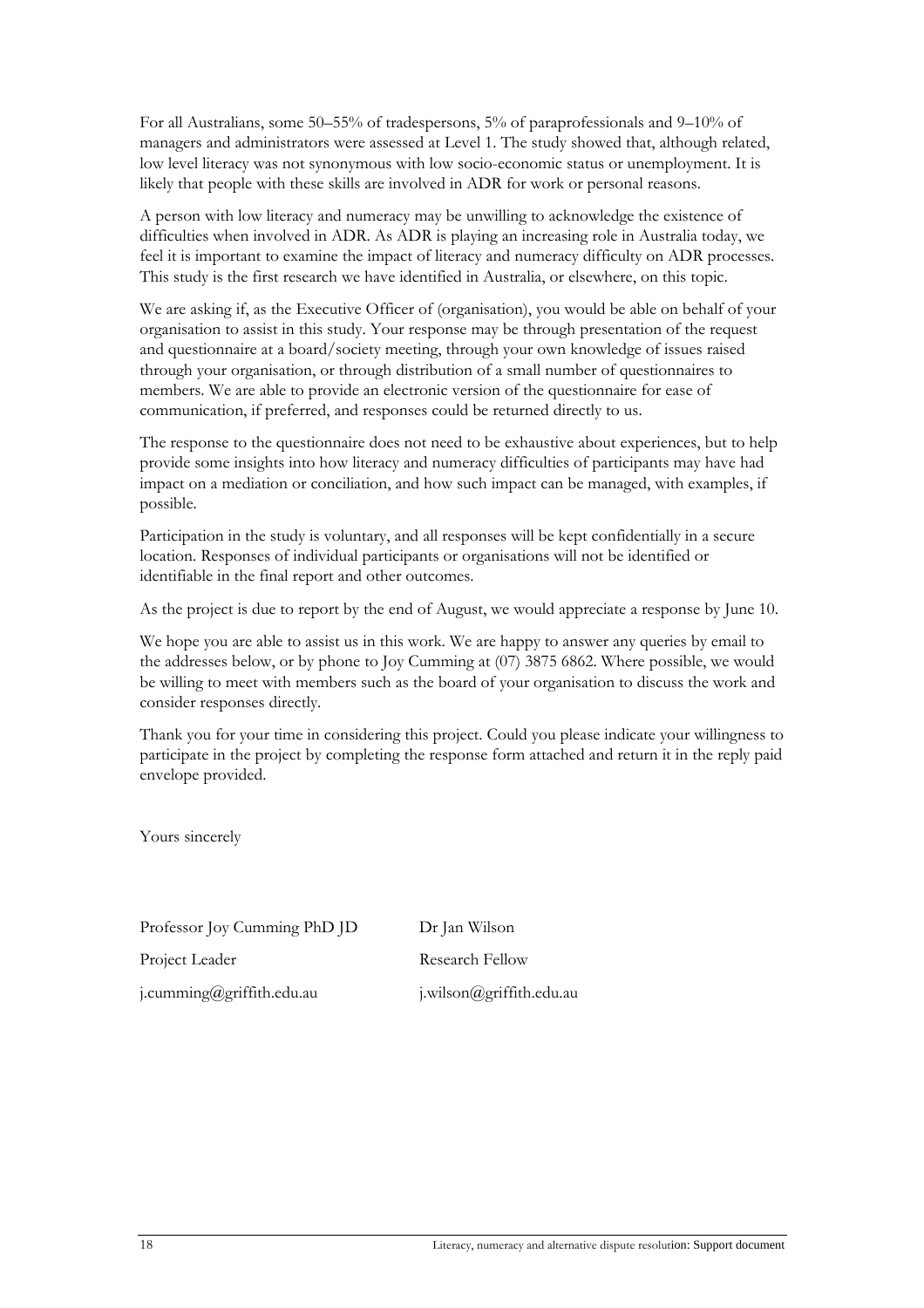Response: Name of organisation:

- $\Box$  Yes, we are pleased to participate in the project
- $\Box$  No, we am not able to participate in the project

Preferred method to receive the questionnaire (tick as appropriate):

- $\Box$  sent by mail to:
	- address above
	- □ other address:

- $\Box$  sent by email to (please provide email address):
	- as attachment
	- □ within email text.

Please return in envelope provided to: Dr Jan Stenton School of Cognition, Language & Special Education Faculty of Education Griffith University Brisbane Q4111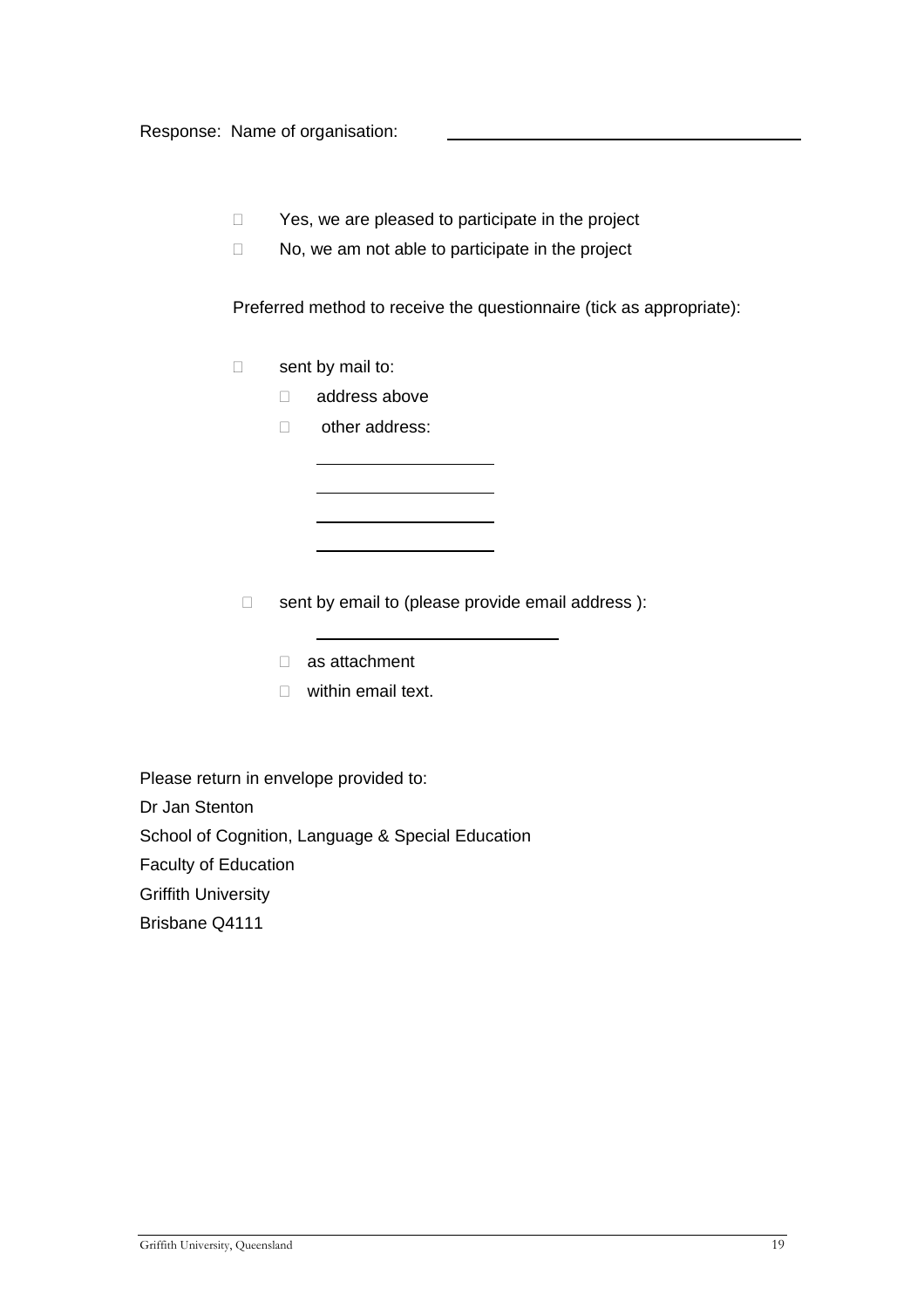Dear …….

We appreciate the response of your organisation to the following questions. The goal of the project is to provide a report on literacy and numeracy difficulties and ADR, and to develop materials to be available for general professional development of mediators in this area. Your response does not need to be exhaustive. All information is valuable to the project.

Participation in the project is voluntary, and all responses will be kept confidentially in a secure location. Responses of individual participants or organisations will not be identified or identifiable in the final report and other outcomes.

Thank you for your assistance.

Joy Cumming and Jan Wilson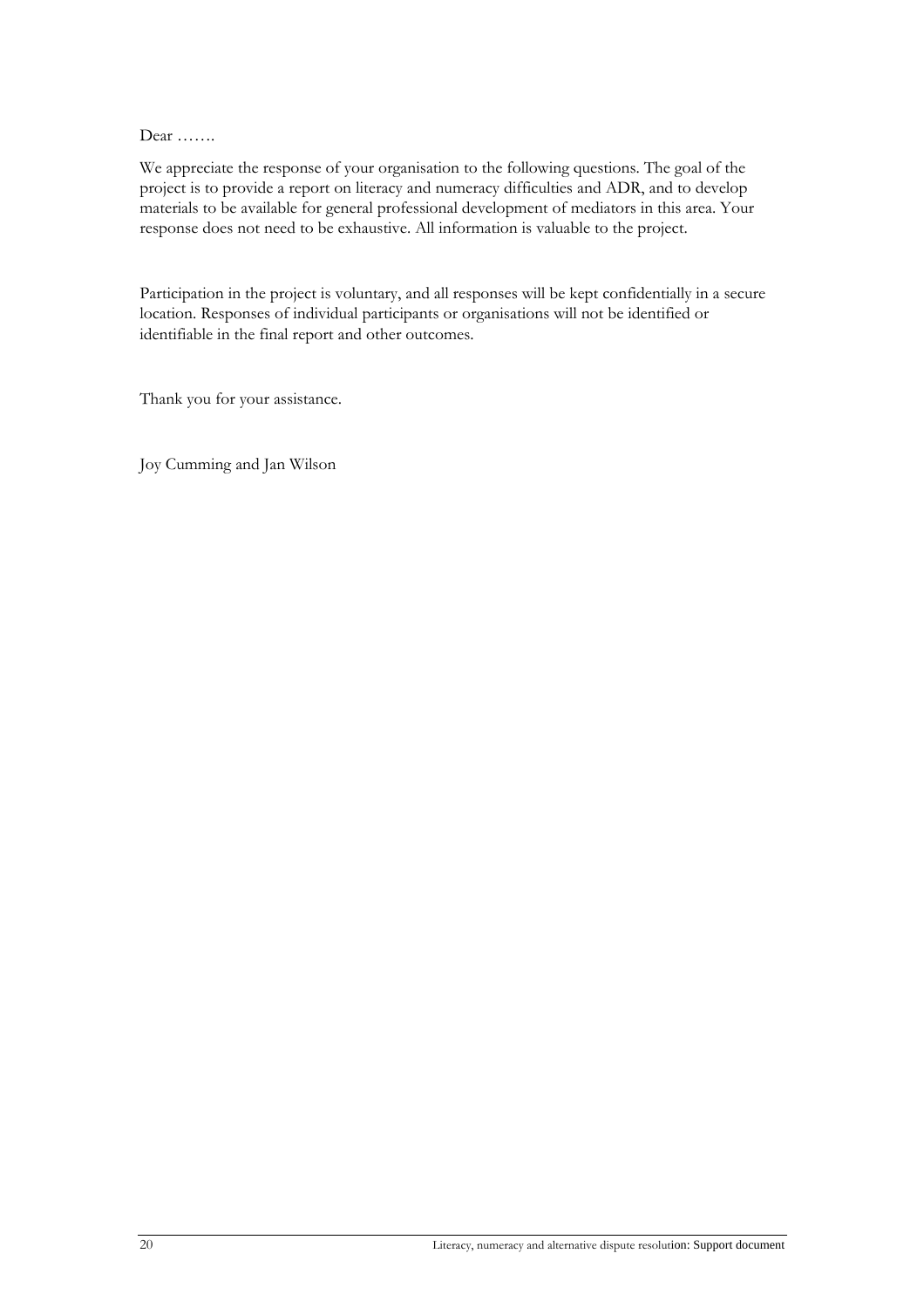### Questionnaire (spacing reduced)

### Name of organisation:

### Background information

Do you require ADR accreditation for members who participate in ADR?

Yes D

 $\overline{a}$  $\overline{a}$ 

 $\overline{a}$ 

 $No \qquad \Box$ 

If yes, could you please detail?

Do you provide, or are you aware of, any professional development on literacy or numeracy issues in ADR training?

Yes  $\Box$ 

 $No \qquad \Box$ 

If yes, could you please detail?

### Mediation and low literacy/numeracy

Do you consider ADR practitioners are usually able to determine if a party to be involved in ADR has difficulties in literacy or numeracy? If so, how would they do this?

From the experience of your members, what aspects of ADR processes could cause difficulties for parties with low literacy levels? What do you consider would be the possible impact for different types of ADR (for example, negotiation, mediation, voluntary versus court-ordered mediation)? (again, any vignettes of actual mediation experiences would be welcomed)

What aspects of ADR processes could cause difficulties for parties with low numeracy levels? What is the possible impact for different types of ADR (for example, negotiation, mediation, voluntary versus court-ordered mediation)? (again, any vignettes of actual mediation experiences would be welcomed)

How do you consider such issues in literacy and numeracy could be/have been addressed?

Finally, what suggestions would you make for enhancing awareness of ADR practitioners of the potential of encounter with clients with literacy and numeracy difficulties and who may not make these difficulties known?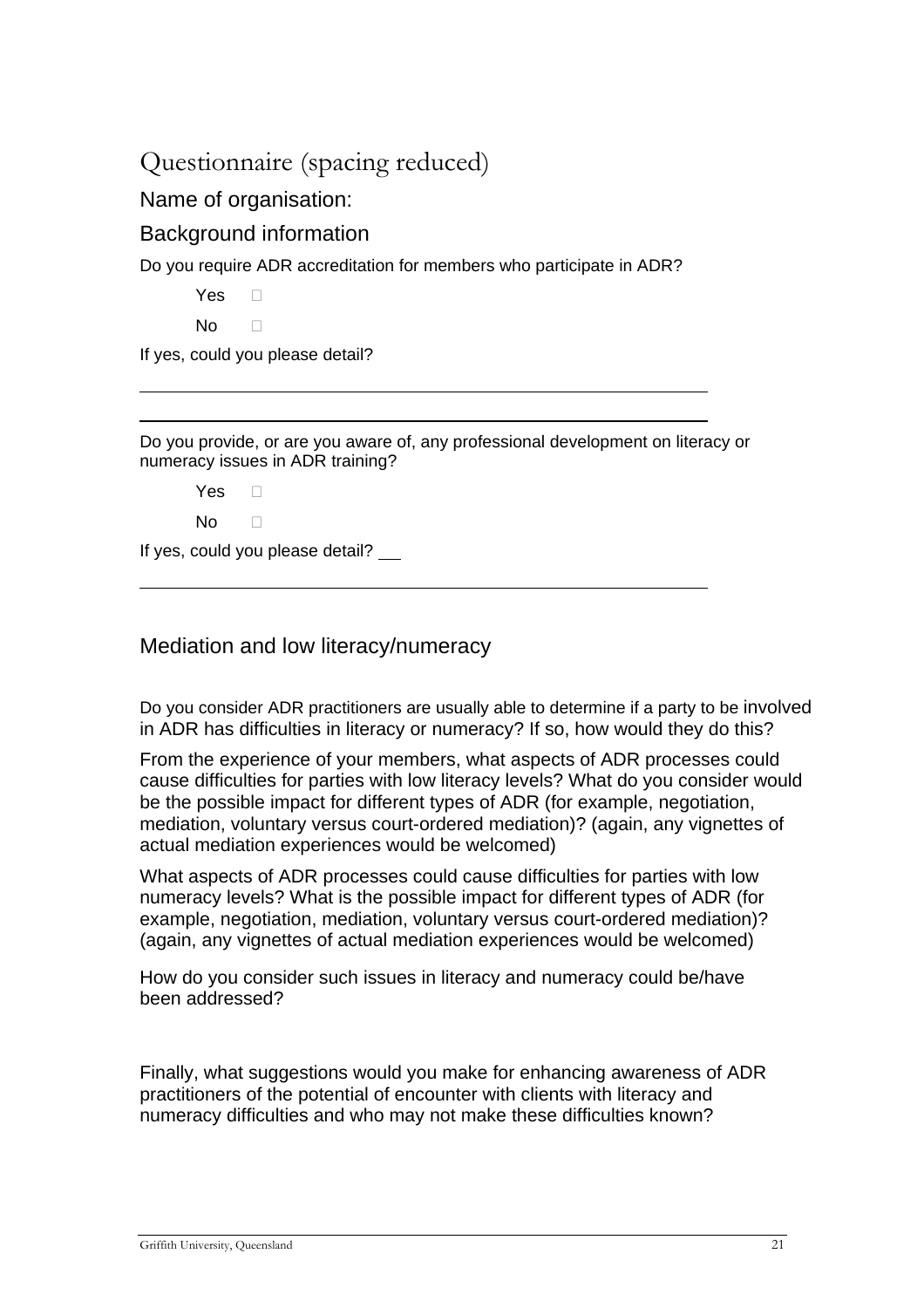## <span id="page-21-0"></span>Appendix E

## <span id="page-21-1"></span>Individual alternative dispute resolution practitioner participants in the study

| <b>State</b>        | No. sent       | No. refused | No. returned to<br>sender | No. responses | % return rate |
|---------------------|----------------|-------------|---------------------------|---------------|---------------|
| <b>ACT</b>          | 11             | 0           | 0                         | 4             | 36.4          |
| <b>NSW</b>          | 71             | 2           | 4                         | 21            | 29.6          |
| NT                  | 7              | $\Omega$    | 0                         | 2             | 28.6          |
| QLD                 | 59             | $\Omega$    | 4                         | 4             | 6.8           |
| <b>SA</b>           | 11             | 0           | 0                         | 3             | 27.3          |
| <b>TAS</b>          | $\overline{2}$ | 0           | 0                         | 4             | 50.0          |
| <b>VIC</b>          | 61             |             | 2                         | 12            | 19.7          |
| <b>WA</b>           | 10             | 0           | 0                         | 4             | 40.0          |
| <b>Total</b>        | 232            | 3           | 10                        | 51            | 22.0          |
| (incl all returned) |                |             |                           |               | (27.6)        |

**Table 1: Return rate for individual mediator survey** 

**Table 2: Gender and experience of respondents to individual survey** 

| Gender | Years exp.  | N  |
|--------|-------------|----|
| Male   | $0 - 5$     | 5  |
|        | $6 - 10$    | 7  |
|        | $11 +$      | 21 |
|        | Not advised | 9  |
| Female | $0 - 5$     | 1  |
|        | $6 - 10$    | 2  |
|        | $11 +$      | 4  |
|        | Not advised | 1  |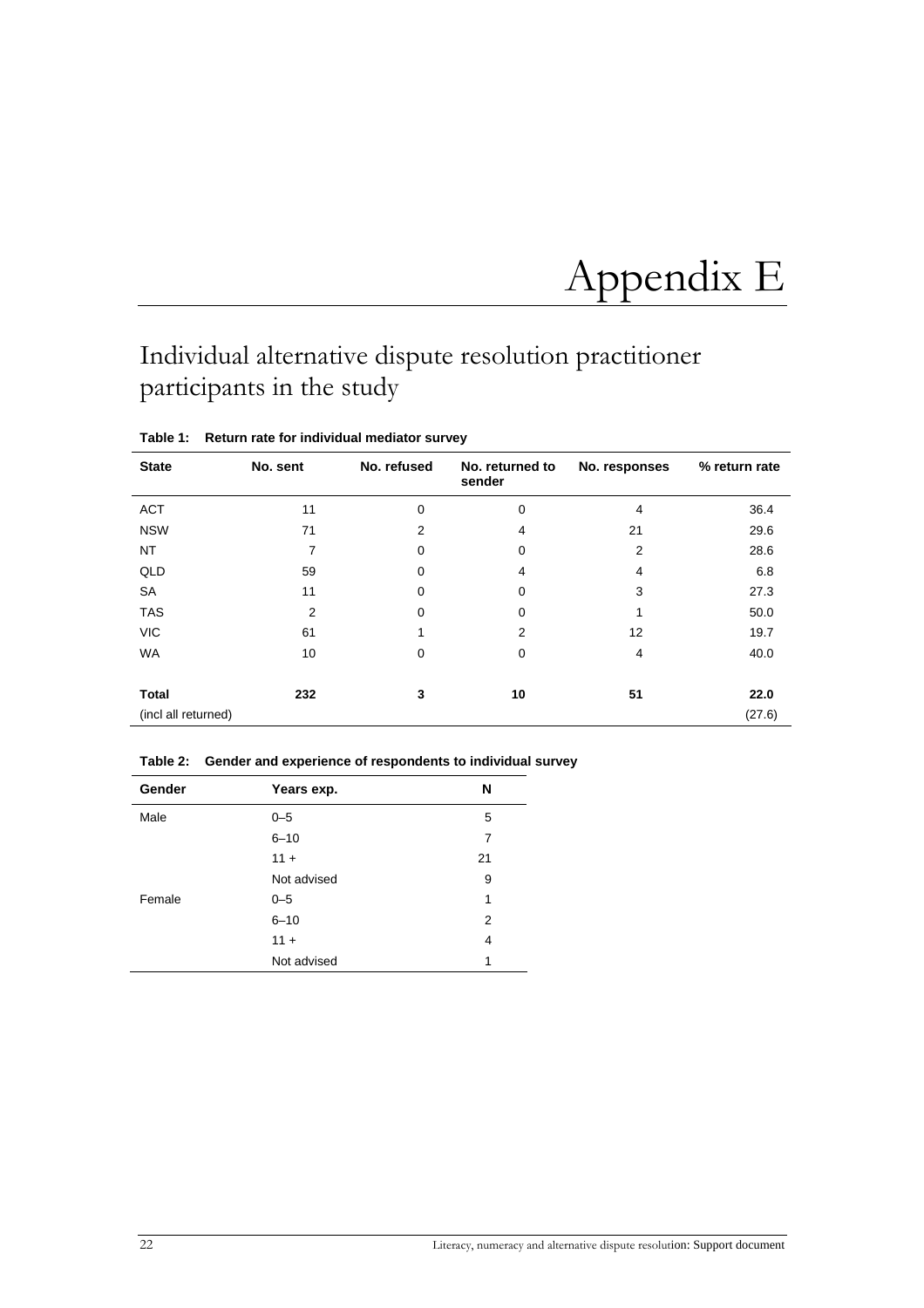| Table 3: Accreditation information for respondents to individual survey |  |  |
|-------------------------------------------------------------------------|--|--|
|                                                                         |  |  |

| <b>Accreditation</b>             | 'O.* |
|----------------------------------|------|
| <b>Accredited IAMA</b>           | 32   |
| <b>Accreditation LEADR</b>       | 15   |
| <b>Accreditation Law Society</b> | 11   |
| Accreditation Bar Assoc          | 4    |
| Other noted                      | 23   |
| None noted                       | 6    |

\* Respondents could record more than one accreditation.

Other accreditations included ACDC**SPELL OUT**, a Legal Aid Commission, Bond, CDR **SPELL OUT**, Conflict Resolution Service, Defence, Office of Fair Trading, Workers' Compensation, Victorian Civil and Administrative Tribunal, Land & Mining Tribunal, Harvard Law School Access, and membership of the Chartered Institute of Arbitrators.

IAMA = Institute of Australian Mediators and Arbitrators

LEADR = Leading Edge Alternative Dispute Resolution

#### **Table 4: Legal qualifications for respondents to individual survey**

| Legal qualification             | No. |
|---------------------------------|-----|
| Nil                             | 19  |
| Law degree, solicitor/barrister | 20  |
| Arbitration qual.               | 4   |
| Retired judge                   | 1   |
| None noted                      | 7   |
| Total                           | 51  |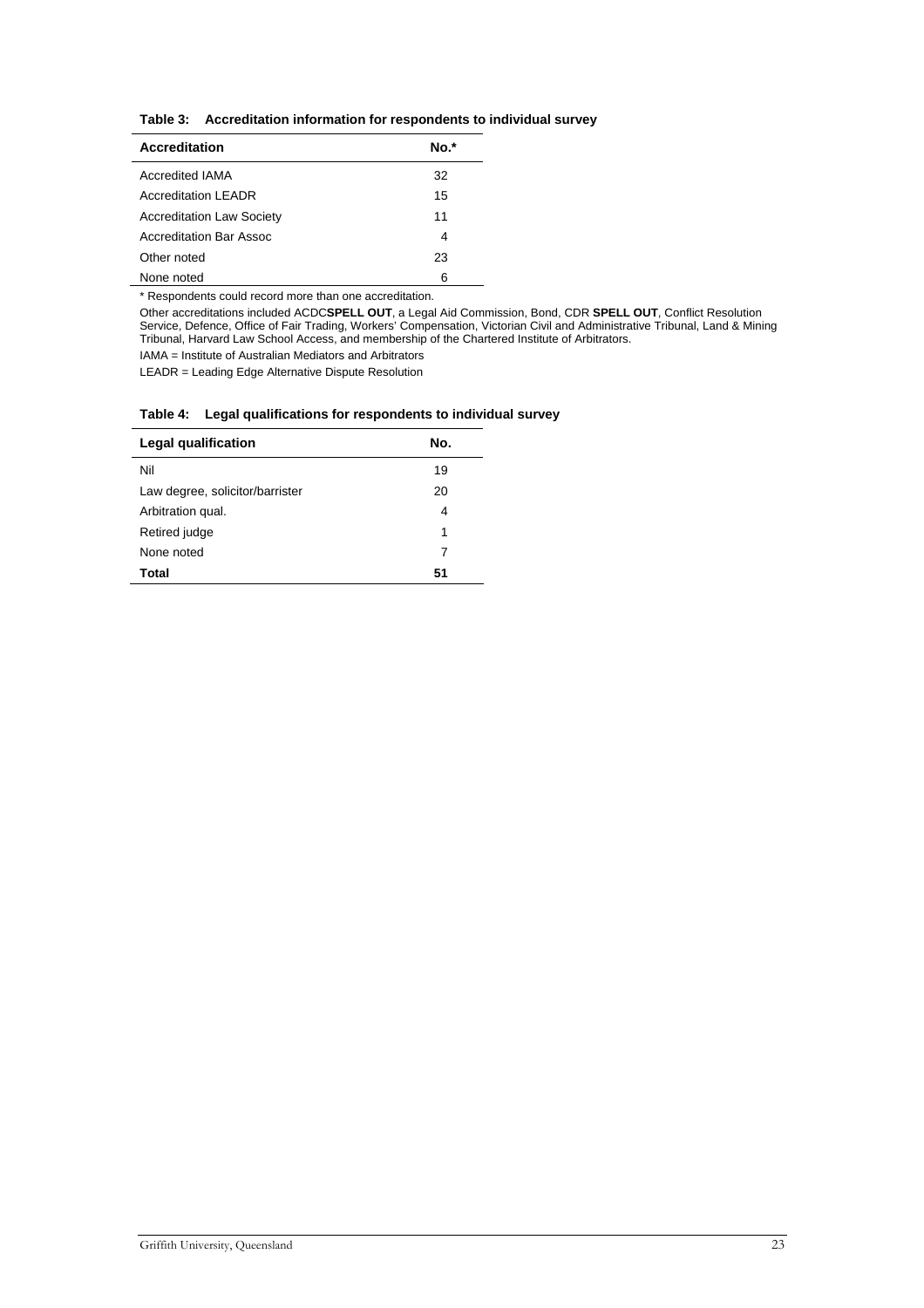| <b>Court ordered</b> | No. | <b>Nature</b>                                                     |
|----------------------|-----|-------------------------------------------------------------------|
| Yes                  | 25  | 10% Supreme Court NSW, Commercial Tribunal                        |
|                      |     | 10% Supreme Court, District Court                                 |
|                      |     | 10-20% Victorian Supreme Court                                    |
|                      |     | 17% Supreme Court Vic, NSW 10%, District Ct NSW 2%, Federal Ct 3% |
|                      |     | 25% Supreme Court, & Federal Court of Aust                        |
|                      |     | 30% All NSW courts, retail leases                                 |
|                      |     | 42% District Court                                                |
|                      |     | 5% District, Supreme Courts                                       |
|                      |     | 5% NSW Supreme Court                                              |
|                      |     | 5% Supreme Court 5%, 10% planning tribunal                        |
|                      |     | 5% Supreme Court NSW                                              |
|                      |     | 50% VCAT Supreme Court, County court                              |
|                      |     | 80% County & Supreme Courts, Federal Court                        |
|                      |     | <b>95% VCAT</b>                                                   |
|                      |     | Civil claims, NSW community justice centres                       |
|                      |     | Consumer trade & tenancy tribunal                                 |
|                      |     | District (little)                                                 |
|                      |     | Federal Magistrate Court, Family Court                            |
|                      |     | Magistrate Court, District, Supreme, Federal courts               |
|                      |     | NSW Supreme Court, District Court, Vic. Supreme Court             |
|                      |     | <b>Qld Commercial and Consumer Tribunal</b>                       |
|                      |     | Tribunals                                                         |
|                      |     | Not court but 33% by recom. to mediate                            |
| No.                  | 20  |                                                                   |
| Not advised          | 6   |                                                                   |
| Total                | 51  |                                                                   |

**Table 5: Participation of respondents in court-ordered mediation** 

VCAT = Victorian Civil and Administrative Tribunal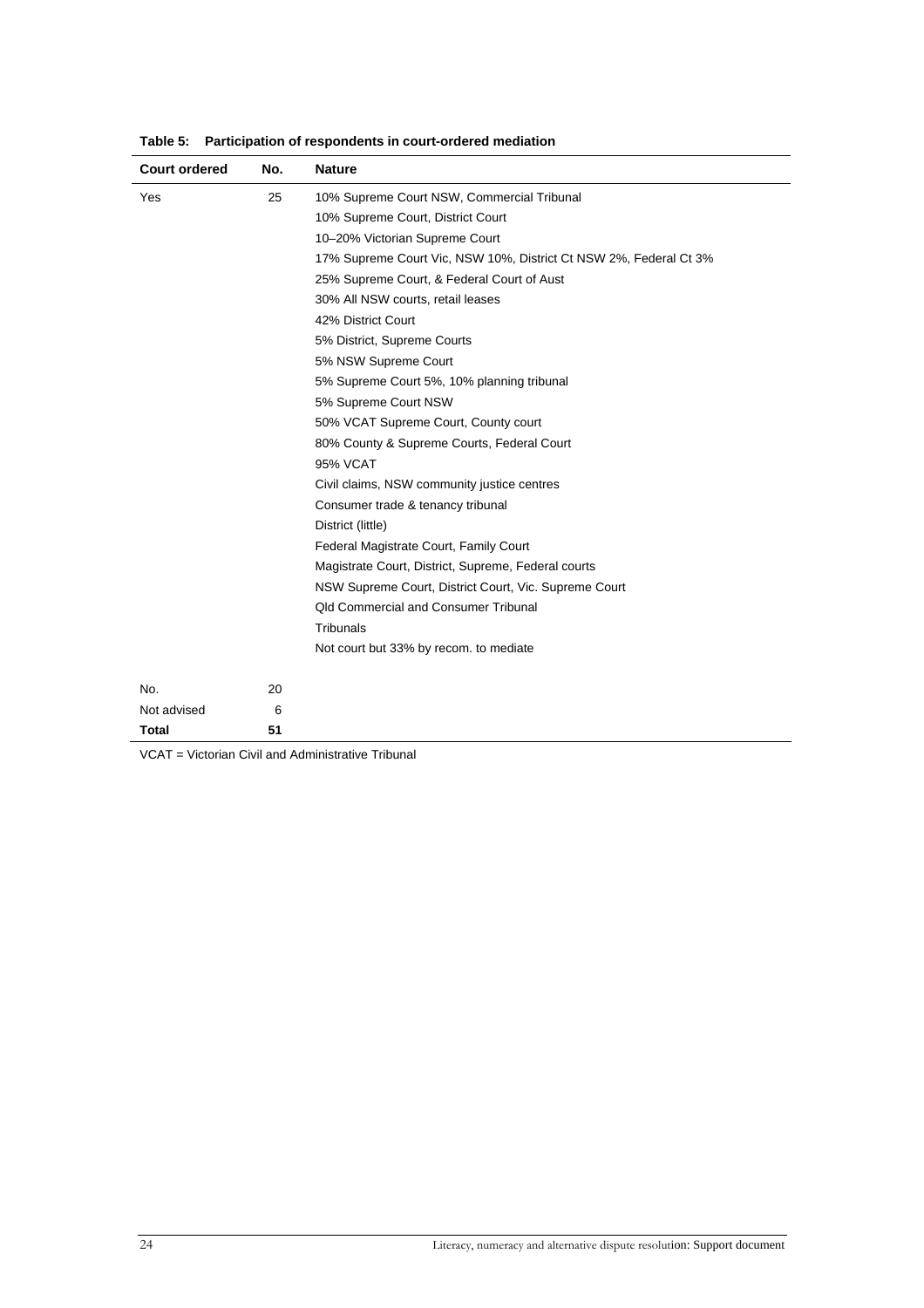|                        | <b>Areas of mediation</b>                                                        | No.          |                |
|------------------------|----------------------------------------------------------------------------------|--------------|----------------|
| Administrative appeals |                                                                                  | $\mathbf{2}$ |                |
|                        | AAT                                                                              |              | 2              |
| <b>Social</b>          |                                                                                  | 22           |                |
|                        | Aged care                                                                        |              | 3              |
|                        | Community                                                                        |              | 2              |
|                        | Equal opportunity                                                                |              | 1              |
|                        | <b>Estates</b>                                                                   |              | 1              |
|                        | Family                                                                           |              | 10             |
|                        | Health                                                                           |              | 1              |
|                        | Keeping peace                                                                    |              | 1              |
|                        | Neighbourhood & community                                                        |              | 2              |
|                        | Sexual harassment                                                                |              | 1              |
| <b>Small claims</b>    |                                                                                  | 4            |                |
|                        | Consumer claims, small claims                                                    |              | 4              |
| <b>Building</b>        |                                                                                  | 16           |                |
|                        | Building, construction, property, development<br>(defects, payments, variations) |              | 13             |
|                        | Building & engineering                                                           |              | 2              |
|                        |                                                                                  |              | 1              |
| <b>Planning and</b>    | Construction industry (domestic)                                                 | 6            |                |
| development            |                                                                                  |              |                |
|                        | Development disputes                                                             |              | 1              |
|                        | Land planning                                                                    |              | 2              |
|                        | Property                                                                         |              | 1              |
|                        | Strata title                                                                     |              | $\overline{2}$ |
| <b>Business</b>        |                                                                                  | 8            |                |
|                        | <b>Business disputes</b>                                                         |              | 1              |
|                        | Franchising                                                                      |              | 3              |
|                        | Manufacturing disputes                                                           |              | 1              |
|                        | Partnership                                                                      |              | 1              |
|                        | Retail leases                                                                    |              | 2              |
| <b>Commercial</b>      |                                                                                  | 21           |                |
|                        | Commercial                                                                       |              | 10             |
|                        | Commercial (appeals development application)                                     |              | 1              |
|                        | Commercial contractual disputes                                                  |              | 2              |
|                        | Commercial (large)                                                               |              | 6              |
|                        | Commercial and property law, high value<br>matters, complex legal, corporate     |              | 1              |
|                        | Commercial matters where valuation skills are<br>necessary (large)               |              | 1              |
| Local government       |                                                                                  | 4            |                |
|                        | Civil municipal                                                                  |              | 1              |
|                        | Local government                                                                 |              | 1              |
|                        | Local gov't compliance etc                                                       |              | 1              |
|                        | Rate payer disputes                                                              |              | 1              |

**Table 6: Areas of mediation indicated by respondents to individual survey**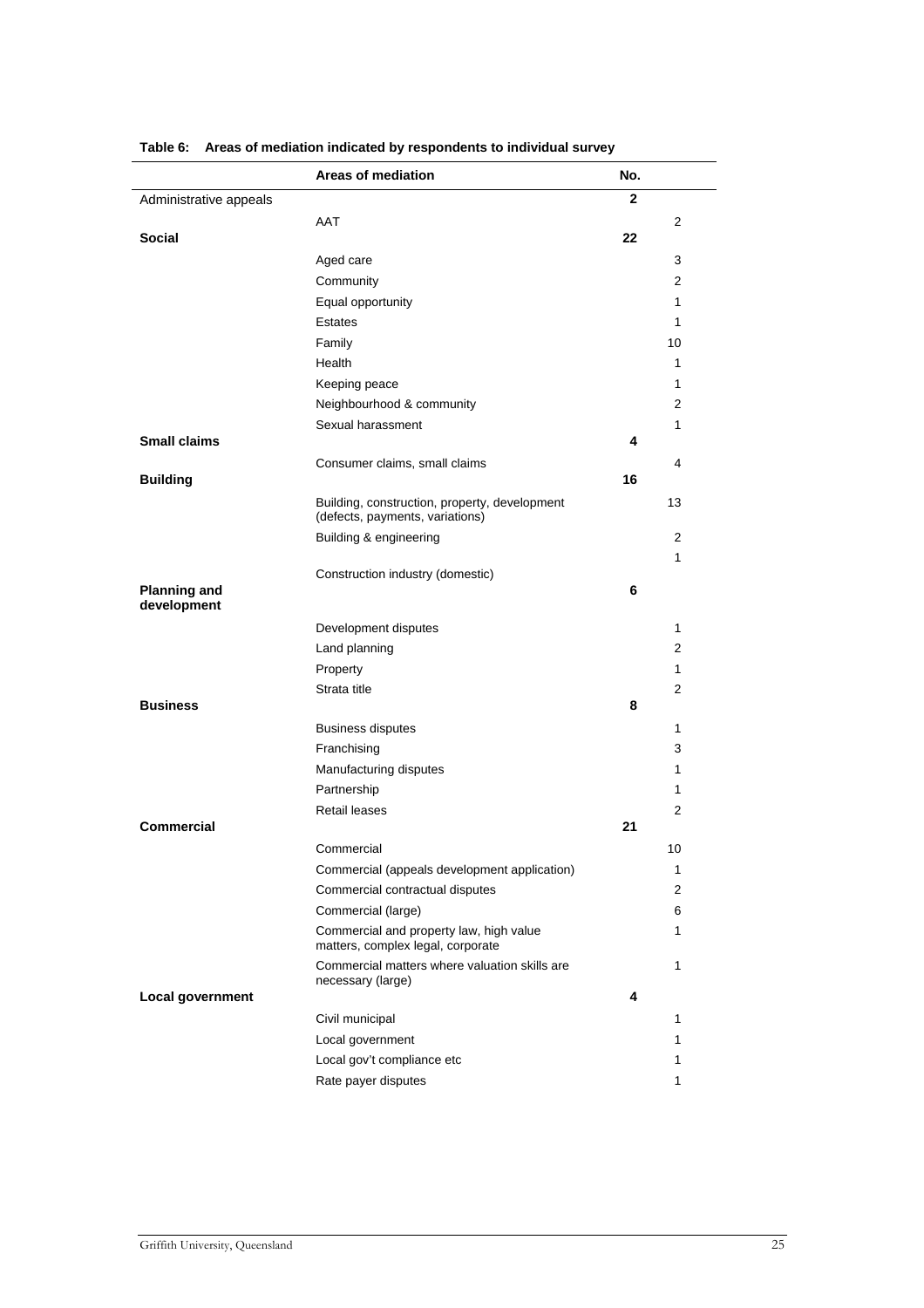|               | <b>Areas of mediation</b>           | No. |   |
|---------------|-------------------------------------|-----|---|
| Workplace     |                                     | 17  |   |
|               | Industrial                          |     | 2 |
|               | Industrial relations                |     | 1 |
|               | Workers' compensation               |     | 4 |
|               | Workplace (and workplace grievance) |     | 9 |
|               | Workplace (defence)                 |     | 1 |
| International |                                     | 2   |   |
|               | International trade law             |     | 1 |
|               | <b>Transnational disputes</b>       |     | 1 |
| Other         |                                     | 19  |   |
|               | Contracts                           |     | 3 |
|               | Court annexed disputes              |     | 1 |
|               | Engineering                         |     | 1 |
|               | Environmental                       |     | 2 |
|               | Immigration                         |     | 1 |
|               | Intellectual property               |     | 1 |
|               | Leases                              |     | 1 |
|               | Personal injuries                   |     | 3 |
|               | Private clients                     |     | 1 |
|               | Professional negligence             |     | 3 |
|               | Reinsurance                         |     | 1 |
|               | Third party referrals               |     | 1 |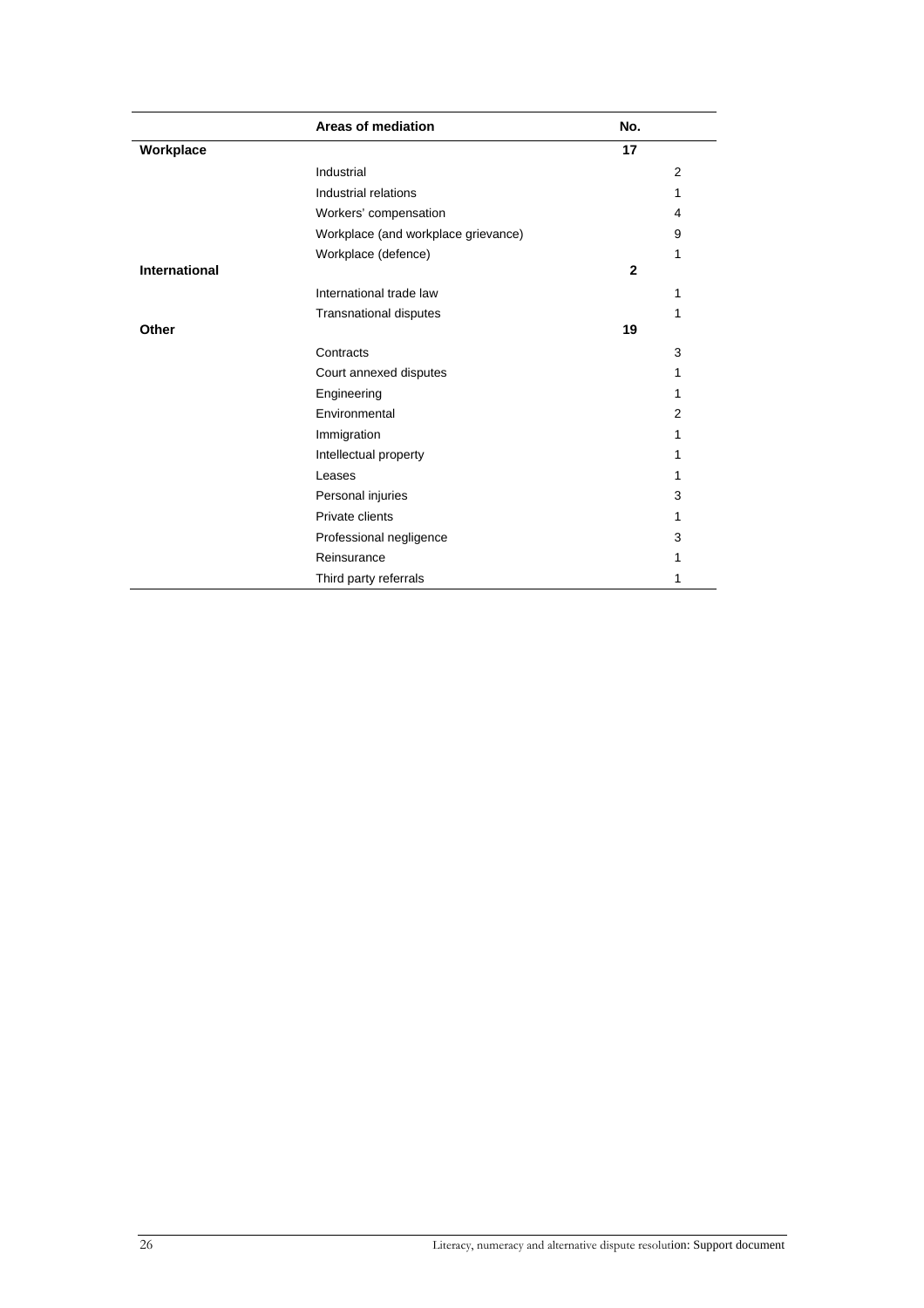## <span id="page-26-0"></span>Appendix F

## <span id="page-26-1"></span>Organisations involved in alternative dispute resolution in Australia included in the survey

Law Council of Australia Law Institute of Victoria Law Society of South Australia Law Society of Tasmania Queensland Law Society The Law Society of NSW The Law Society of the Australian Capital Territory The Law Society of the Northern Territory Australian Capital Territory Bar Association Bar Association of Queensland Tasmanian Bar Association The New South Wales Bar Association The Victorian Bar Council Western Australian Bar Association Alternative Dispute Resolution Association of Qld Inc. ADRAQ Institute of Australian Mediators and Arbitrators (IAMA) IAMA ACT IAMA Northern Territory IAMA NSW IAMA South Australia IAMA Tasmania IAMA Victoria IAMA Western Australia Law and Justice Foundation of NSW Leading Edge Alternative Dispute Resolution (LEADR) Relationships Australia NSW South Australian Dispute Resolution Association (SADRA) Victorian Association for Dispute Resolution Inc (VADRA)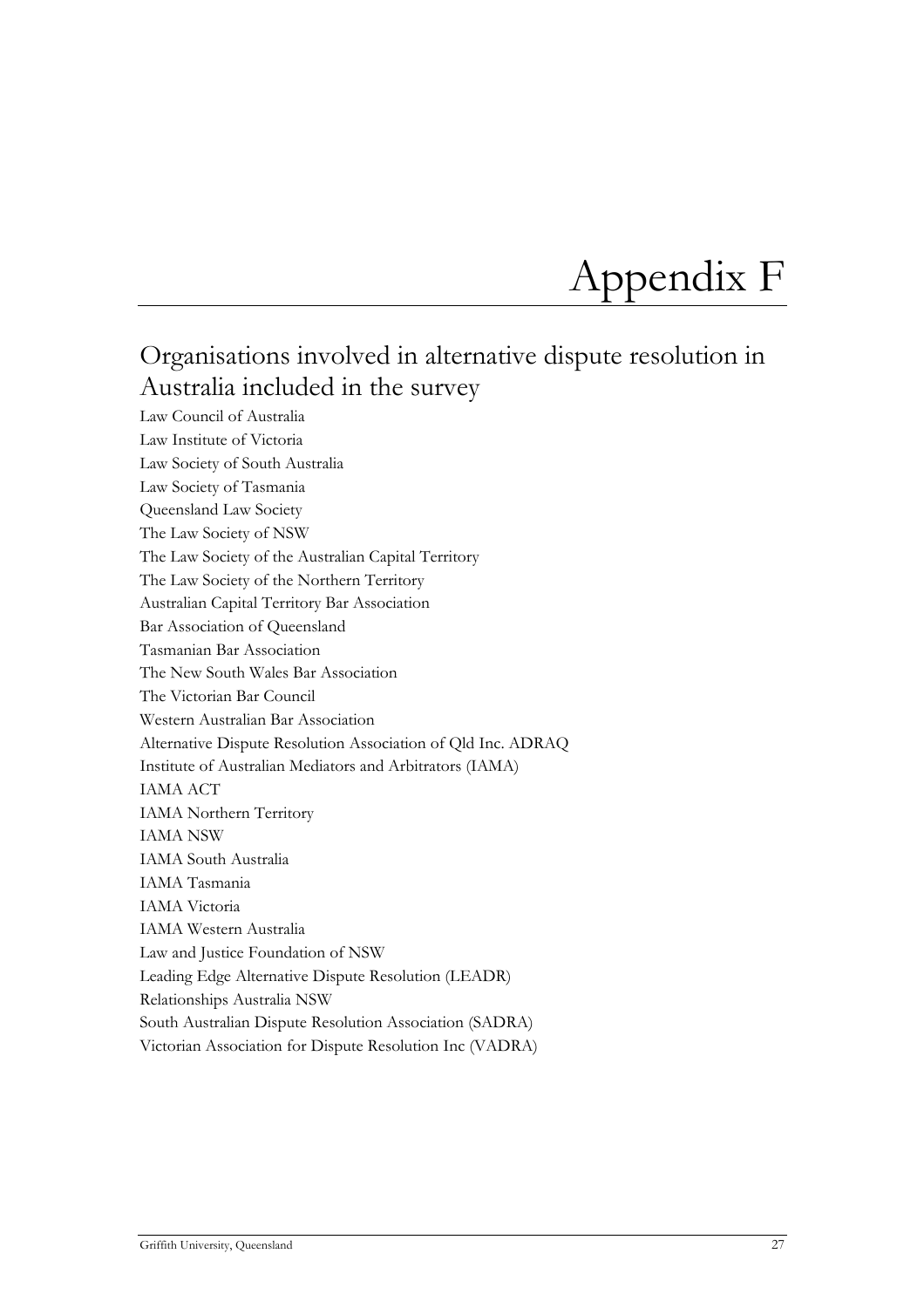## <span id="page-27-0"></span>Appendix G

### <span id="page-27-1"></span>Vignettes of mediations involving literacy, numeracy or language difficulties

De facto property settlement, female party of Romany descent, decent and working as prostitute, male party working in construction industry. Female party stated privately she had difficulty in reading but not with literacy. Catered for this during mediation. I felt her numeracy skills were greater than mine.

#### An arbitration within building industry

The builder was a highly articulate, intelligent and well-read person who conducted a building construction business in the field of small commercial, industrial and institutional buildings for building owners in Y. Much of his work is conducted with the state government building authority. The work consists of schools, office buildings, alterations and additions to public buildings, libraries and infrastructure projects.

The builder has made a study of legal cases over many years, and although he is very well read, confident, and able to express the legal arguments with considerable ability, in this case I decided that his arguments were not compelling, and he lost the case.

The state government was represented in the arbitration by the state government client representative, rather than the state government building authority representative. The State Government client representative was well educated and articulate in his field, but not in the field of building construction. There was only one issue of dispute to be resolved, but the builder had presented his case in the context of complex legal arguments, which the client representative did not understand and could not address. The client representative had been briefed by the Crown Solicitor to provide two responses to the claims by the builder, which, in this case, were all that he needed to say.

The builder's propositions were complex and difficult for a lay person (such as the client representative) to grasp. In this case, the client representative made no attempt to answer the legal arguments. Instead he relied entirely on the advice he had received which related, firstly, to clause 8 of the terms of the contract, and secondly to the fact that previous dealings between the government and the builder were irrelevant in this particular dispute.

In this case, the literacy skills of the client representative were not lacking. What was lacking was his capacity to express, in comparable terms, answers to the legal arguments presented by the builder. The client representative was also confronted by a variety of Latin expressions from the builder, which to those familiar with the legal profession and legal cases, are understandable, but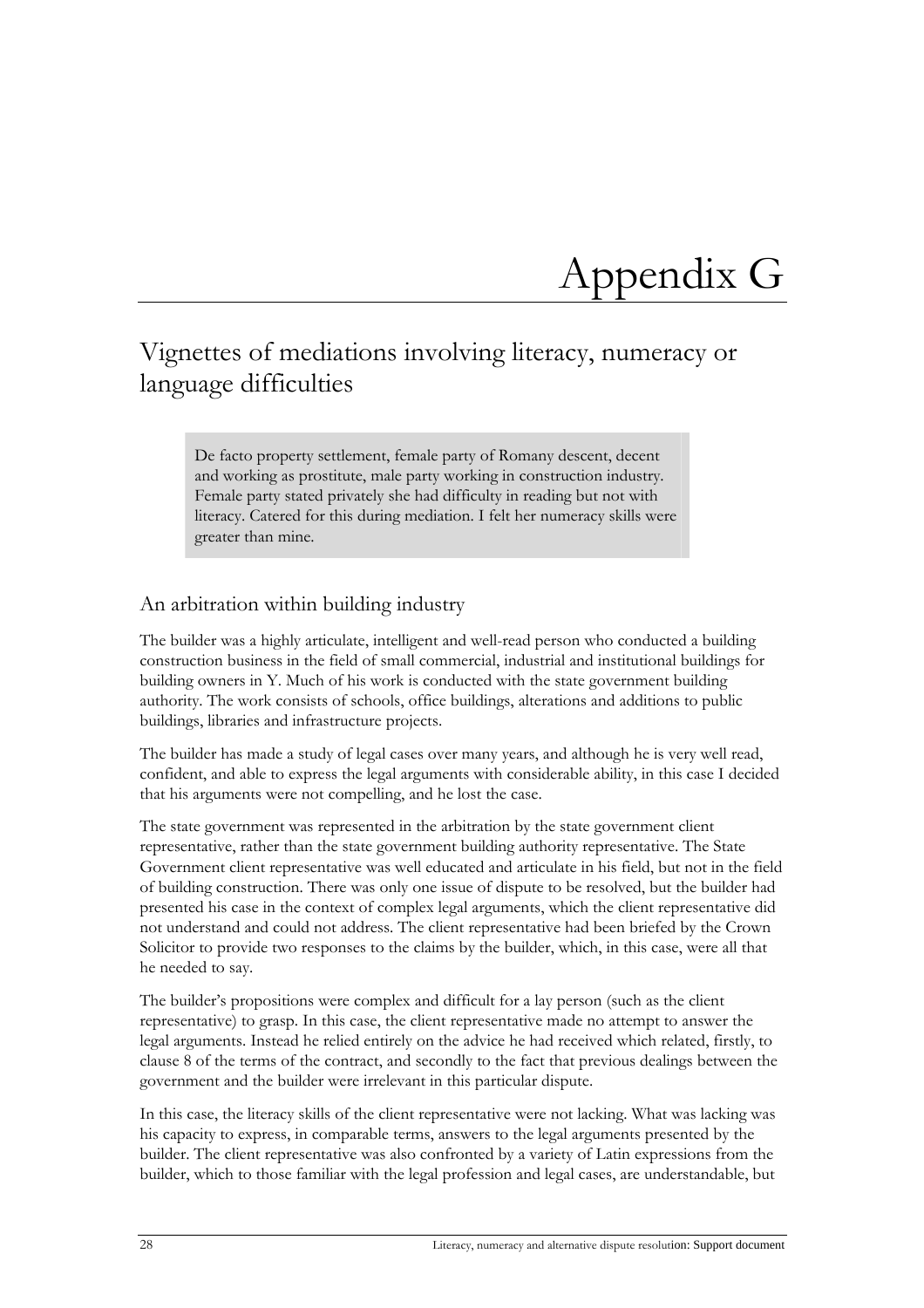to this gentleman, they were words from a foreign language, which he did not understand … the parties were able to express themselves in ordinary English. They all lacked the capacity, however, to explain the connections between the terms of the Contract, and the circumstances that had evolved on the construction site.

It is this difficulty, in my view, where the Mediator or Arbitrator must be alert to the advantage that one party may have in the presentation of arguments for this point of view. The building industry is one where the builder has had many years of experience and knowledge of a work environment that is full of subtleties and which are difficult to appreciate in the context of dispute resolution.

- $\Diamond$  In the NT I facilitated in many cases as the Anti-Discrimination Commissioner, in situations where a party or parties had English as a second or third language. One particular case was the Alice Springs Taxi case. This involved alleged abuses of Aboriginal customers by a small number of taxi drivers. We met with a diverse group of parties over a period of 12 months, including Aboriginal community representatives and their clients, government bodies and the industry representatives. Such facilitation requires much patience, understanding and moving into a zone of acceptance for issues and problems often ignored. Use of interpreters, legal representatives and community representatives is often vital in such situations.
- $\Diamond$  In many cases, I would use a facilitated meeting and call the session 'information sharing session'. I would then coach the parties, whether they were community participants or the developers, into putting together a presentation for the purpose of expressing themselves fully in what they were wanting, or effects that they were having. I always put a lot of time and energy into these premediation sessions, as often parties needed to be coached and trained in understanding what was the base of their perspective and being able to share that with someone who may have no beginning empathy in content or context. In one case, the party was a multinational corporation and they sent their PR person to the initial meeting with me for the preparation to the information sharing sessions. It did not take long before this person realised that their skill in promotion was not the skill required and the meeting had to be reorganised to include the knowledgeable people. There are basic assumptions of skill that constantly need to be tested in the process of mediation regarding communication.
- $\diamondsuit$  Often parties would have their professional advisors with them, architects, or other professionals who uses maps or plans as their main communication tool. I would do many things to ensure this was not an area of disadvantage. I would ask parties to talk initially about their perspectives without the use of tools and then when they were introduced I would ask the people around the table to identify those skilled at reading the information. This would always identify those not skilled. More often than not an interesting reaction would occur where a bond would arise between all those skilled, no matter which side of the fence they were in the dispute, and then the others were isolated. I would then ask the skilled to assist in explaining how the plan, map whatever worked. The main part of my job at this point was always to ensure all were participating via shared meaning. It would often require creativity and patience and I would often thank the parties for the use of these qualities.